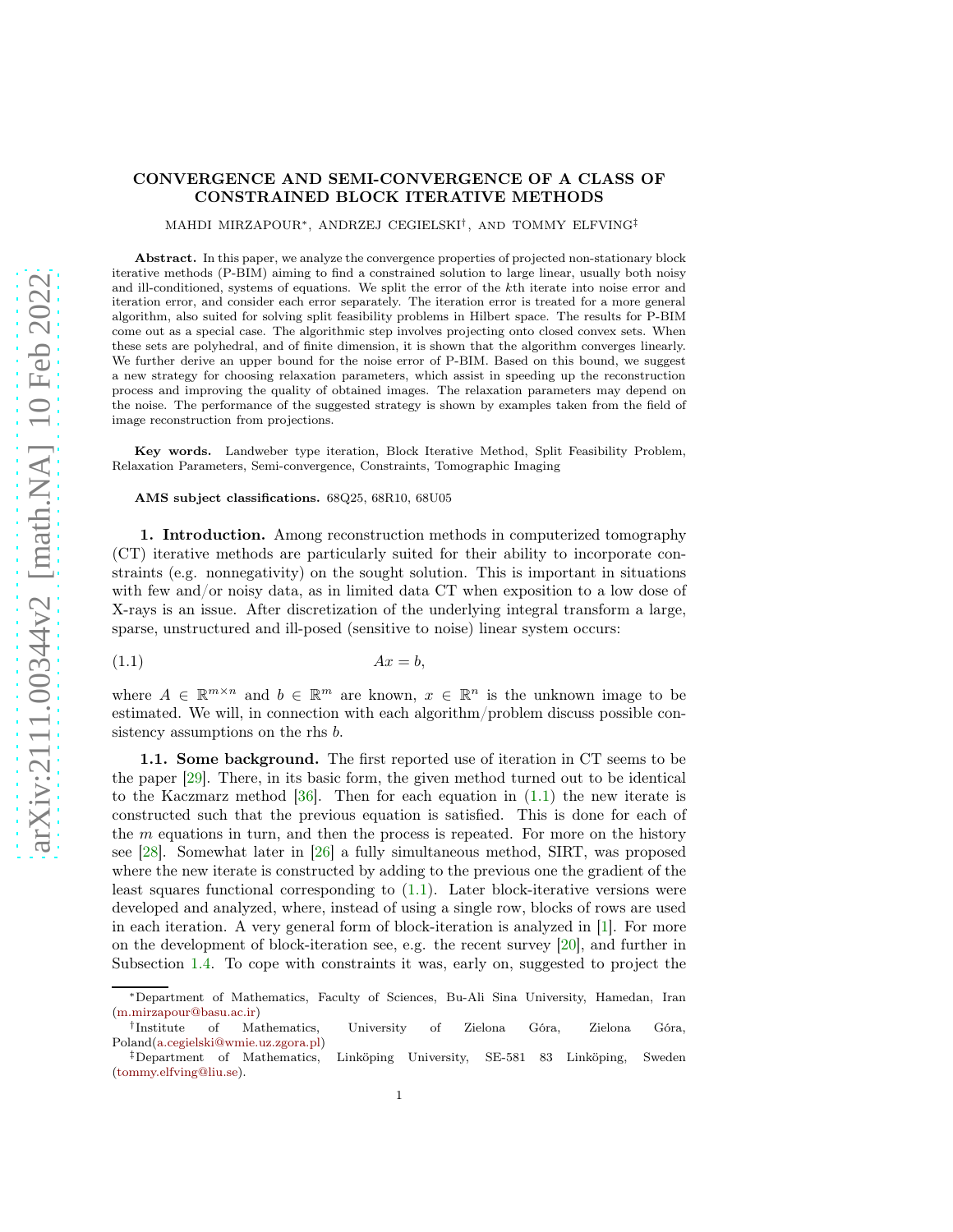iterate onto the nonnegative orthant, either after each iterative step or after a whole cycle, i.e. after completing a full sweep through the matrix  $A$ . The order in which the rows/blocks are used is called control, and can have quite an impact of the behavior of the method [\[33\]](#page-22-1). In cyclic control the rows/blocks are picked up in their original order in the matrix. For some other controls, e.g. almost cyclic control see [\[9\]](#page-21-4). A recent strategy is stochastic control which has attracted much interest see, e.g. [\[44,](#page-22-2) [46,](#page-22-3) [55\]](#page-22-4). We will however not consider this control in our paper.

<span id="page-1-1"></span>1.2. Simultaneous Algorithms. Let  $M$  and  $N$  be given symmetric positive definite (SPD) matrices, and denote by  $Q^{1/2}$  the square root of an SPD matrix Q. Moreover  $\{\lambda_k\}_{k=0}^{\infty}$  is a sequence of positive relaxation parameters, and  $\tilde{A} =$  $M^{1/2}AN^{1/2}$ . The simultaneous iterative reconstruction technique (SIRT) is a class of iterative and gradient-based methods defined as

<span id="page-1-0"></span>(1.2) 
$$
x^{k+1} = x^k + \frac{\lambda_k}{\|\tilde{A}\|^2} N A^T M \left(b - Ax^k\right) \quad k = 0, 1, 2, \dots,
$$

see e.g. [\[32\]](#page-21-5). Here  $\|\tilde{A}\| = \|\tilde{A}\|_2$  (note that  $\|\tilde{A}\|^2 = \|\tilde{A}^T\tilde{A}\|$ ). By premultiplying [\(1.2\)](#page-1-0) by  $N^{-1/2}$  and putting  $N^{-1/2}x^k = y^k$  one gets the equivalent iteration

$$
y^{k+1} = y^k + \frac{\lambda_k}{\|\tilde{A}\|^2} \tilde{A}^T (M^{1/2}b - \tilde{A}y^k),
$$

which as is well known converges for  $\lambda_k \in [\varepsilon, 2-\varepsilon]$ , where  $\varepsilon$  is small positive constant. For the stationary case,  $\lambda_k = \lambda$  this is also a necessary condition. It follows that the sequence  $\{x^k\}$  converges towards an M-weighted least squares solution of  $(1.1)$ provided  $\lambda_k \in [\varepsilon, 2-\varepsilon]$ . Hence no consistency assumption is needed on b. For a more general result (for the nonstationary case) see [\[52\]](#page-22-5). Both  $M$  and  $N$  can have an efficacious impact on the initial speed of convergence. A computational analysis of SIRT applied to CT-problems appears in [\[30\]](#page-21-6).

Let diag(B) be a diagonal matrix with  $B_i$  being the *j*th diagonal element, and let Id denote the identity matrix of appropriate dimension (or in the case of infinite dimensional Hilbert spaces the identity operator). Further  $a^i$  is *i*th row of A,  $||.||$  is the Euclidean 2-norm, and  $\|.\|_W$  is the weighted Euclidean norm. Here W is a given SPD matrix.

Some well-known choices for  $M$  and  $N$  yielding fully simultaneous iterations are listed below:

- $N = M = Id$ , lead to the Landweber method [\[5,](#page-21-7) [25\]](#page-21-8).
- N =Id and  $M = D_C = \frac{1}{m} diag\left(\frac{1}{\|a^i\|^2}\right)$  lead to the Cimmino method [\[19\]](#page-21-9).
- *N* = Id and  $M = D_W = \frac{1}{m} diag \left( \frac{1}{\|a^i\|_W^2} \right)$  lead to CAV (Component Averaging Method) [\[16\]](#page-21-10). Here  $W = diag(w_j)$  where  $w_j$  equals the number of nonzero elements in the jth column of A.
- $N = W^{-1}$  and  $M = mD_C$  lead to DROP (Diagonally Relaxed Orthogonal Projection) method [\[14\]](#page-21-11).
- $N = diag(\text{row sums})^{-1}$  and  $M = diag(\text{column sums})^{-1}$  lead to SART (Simultaneous Algebraic Reconstruction Technique) [\[37\]](#page-22-6).
- $N = \text{Id}$  and  $M = (2 \lambda)(D + \lambda L^T)D(D + \lambda L)^{-1}$  where L is the left triangular part of  $AA<sup>T</sup>$ , D its diagonal and taking  $\lambda_k = \lambda$  fixed, lead to the symmetric Kaczmarz's method [\[23\]](#page-21-12).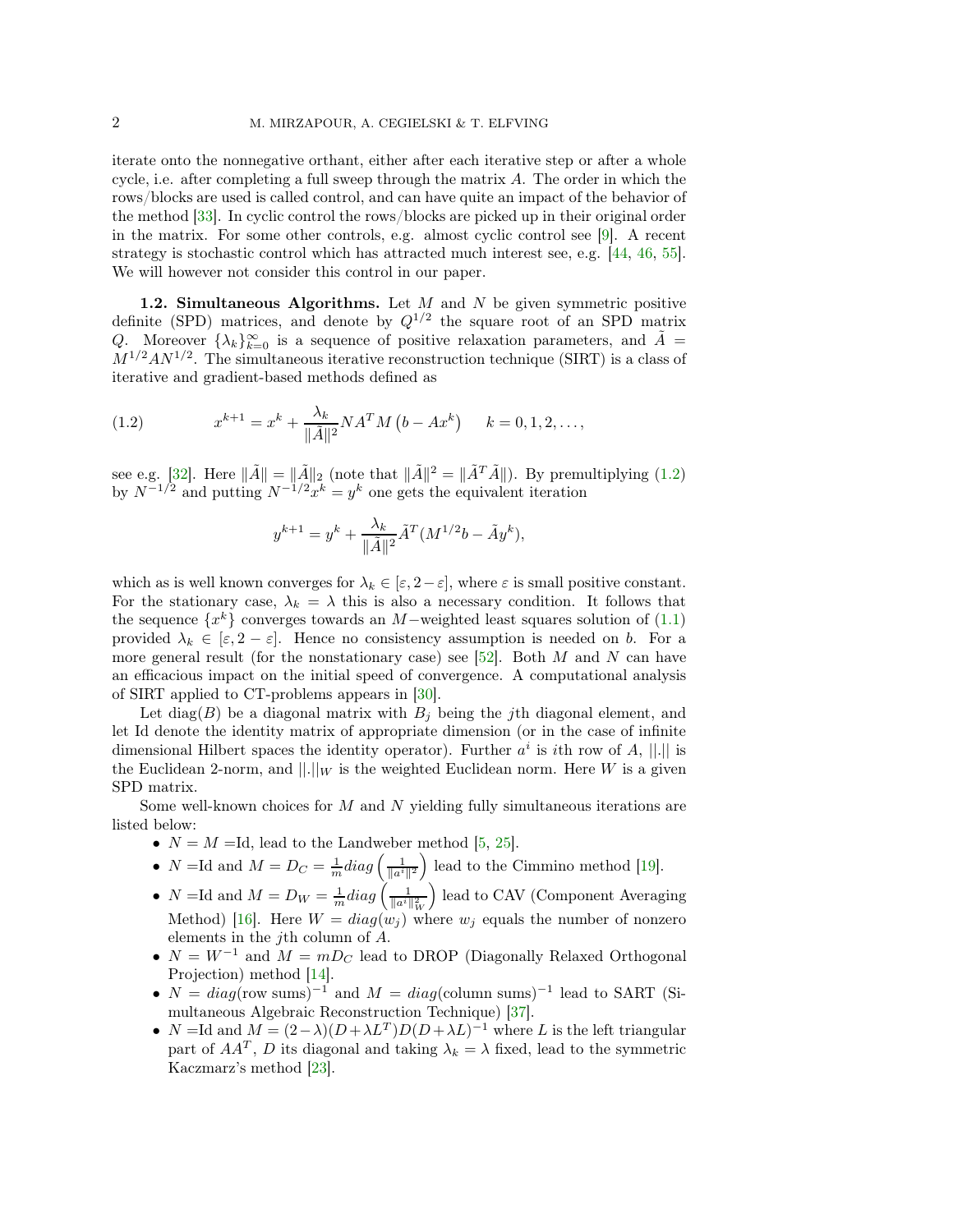1.3. Projected SIRT. Consider the linear system of equations [\(1.1\)](#page-0-0) subject to  $x \in C$  where C denotes a closed convex set and  $P_C$  the operator of metric projection onto the set C. Inserting a projection onto a convex set after each iteration can reduce the error and improve the quality of the reconstructed image, see, e.g. [\[49,](#page-22-7) [51\]](#page-22-8) and Figure [2](#page-16-0) below. We will now assume that  $N = Id$  (but remark on the case  $N \neq Id$  at the end of Section [2\)](#page-5-0). Put

(1.3) 
$$
\hat{A} = M^{1/2}A, \ \hat{b} = M^{1/2}b.
$$

Then the P(Projected)-SIRT Algorithm is (note that  $\|\hat{A}\|^2 = \|A^T M A\|$ )

<span id="page-2-1"></span>

| Algorithm 1.1 P-SIRT Algorithm |  |  |
|--------------------------------|--|--|
|                                |  |  |

| 1: $x^0 \in \mathbb{R}^n$ is an arbitrary starting point.                                                                                 |  |
|-------------------------------------------------------------------------------------------------------------------------------------------|--|
| 2: for $k \ge 0$ do $x^{k+1} = U(x^k) = P_C\left(x^k + \frac{\lambda_k}{\ \hat{A}\ ^2} \hat{A}^T\left(\hat{b} - \hat{A}x^k\right)\right)$ |  |

## 3: end for

Let Fix  $\hat{U}$  denote the set of fixed points of an operator  $\hat{U}$  :  $\mathbb{R}^n \to \mathbb{R}^n$ . The following characterization (adapted to our problem formulation) is shown in [\[6,](#page-21-13) Proposition 2.1] (also given in [\[9,](#page-21-4) Proposition 4.7.2]),

(1.4) 
$$
\operatorname{Fix} U = \arg\min_{x \in C} \|b - Ax\|_M^2.
$$

<span id="page-2-2"></span>We have the following convergence result for Algorithm [1.1.](#page-2-1)

THEOREM 1.1. Let  $\{x^k\}_{k=0}^{\infty}$  be the sequence generated by Algorithm [1.1,](#page-2-1) and let for  $k \geq 0$ ,  $\lambda_k \in (\varepsilon, 2-\varepsilon)$  for some small  $\varepsilon > 0$ . Then for an arbitrary  $x^0 \in \mathbb{R}^n$  the sequence  $\{x^k\}_{k=0}^{\infty}$  converges to a fixed point of U provided such a fixed point exists.

*Proof.* For  $\lambda_k = \lambda$  see [\[6,](#page-21-13) Theorem 2.1]. For the non-stationary case see [\[40,](#page-22-9) [49\]](#page-22-7). Note that the same interval for the relaxation parameters is valid both for SIRT and P-SIRT.

*Remark* 1.2. When  $ker(A) = \emptyset$  then U has a unique fixed point for any C. When  $ker(A)$  is not empty, e.g. when A is underdetermined, then U has a fixed point when C is compact, e.g. C equals the unit hypercube (as in our experiments). One may also note that with C the rangespace of  $A<sup>T</sup>$  the unique fixed point of U is the pseudo-inverse solution.

<span id="page-2-0"></span>1.4. Block-iterative Algorithms. There are two issues related to the practical use of SIRT-methods on large data problems. One is the need for computer memory, and the other the often slow rate of initial rate of convergence. By partitioning the matrix into row-blocks and iterating sequentially over the blocks one can improve on both. A careful study of implementation of block-iterative methods on a modern multicore platform is presented in [\[57\]](#page-22-10). We mention also the possibility of performing the iterations in parallel over the blocks [\[57,](#page-22-10) [47\]](#page-22-11). However, here we do not consider this case. The use of block-iteration has been quite successful in CT-applications, where it is often referred to as Ordered Subset Iteration [\[8,](#page-21-14) [34\]](#page-22-12). A thorough convergence analysis of block-iteration used in CT is [\[35\]](#page-22-13). A Landweber-Kaczmarz type blockiteration is proposed and analyzed in [\[31\]](#page-21-15). Block-iterative versions of the examples listed in Section [1.2](#page-1-1) are also presented in the corresponding references.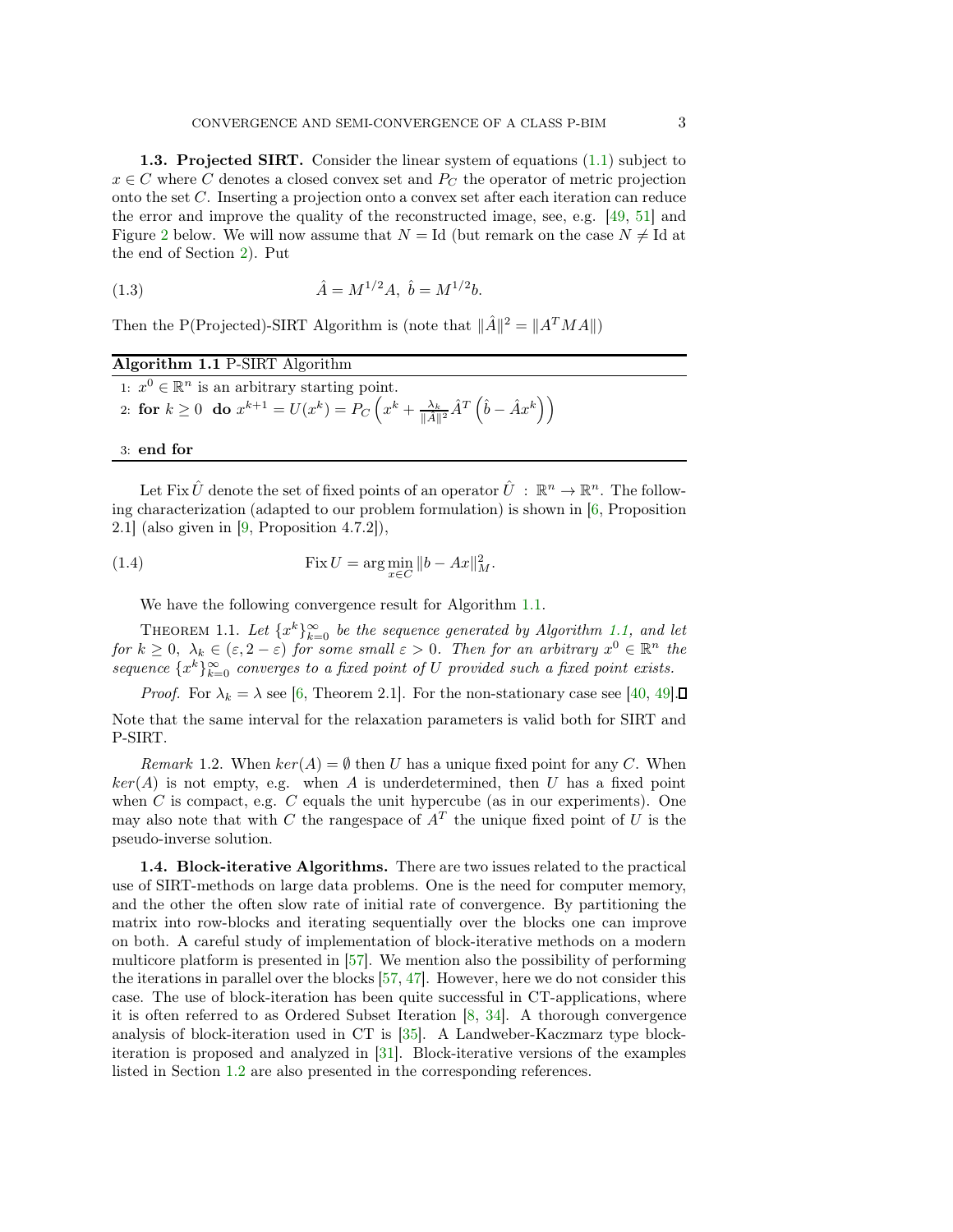Let the matrix  $A$  be partitioned into  $p$  blocks of equations, which may contain common equations but each equation should appear at least in one of the blocks. Choose  $A_t$  and  $b^t$  as the tth row-block of A and b, respectively. Let  $\{M_t\}_{t=1}^p$  be a set of given SPD weight matrices. Further  ${C<sub>t</sub>}_{t=1}^p$  is a family of closed convex sets. Then [\(1.1\)](#page-0-0) subject to  $x \in C$  is equivalent to the following block problems:

<span id="page-3-0"></span>(1.5) find 
$$
x \in C_t
$$
 satisfying  $A_t x = b^t, t = 1, 2, ..., p$ .

Defining  $C = \bigcap_{t=1}^p C_t$  problem [\(1.5\)](#page-3-0) can be also written as find  $x \in C$  satisfying  $Ax = b$ . In our study, we prefer, however, form  $(1.5)$ , because in algorithms for solving [\(1.5\)](#page-3-0) we need only a sequential access to the data. Recently, a more general form of this problem has been defined in  $[53, \text{ Eq. } (1.3)]$ , see also  $[61, \text{ Algorithm } 1]$ .

Define cyclic control of the data by

(1.6) 
$$
i_k = [k] := k(\text{mod } p) + 1.
$$

Put

(1.7) 
$$
\hat{A}_{[k]} = M_{[k]}^{1/2} A_{[k]}, \ \hat{b}^{[k]} = M_{[k]}^{1/2} b^{[k]}.
$$

With these notations the Projected Block-Iterative Method (P-BIM) is

<span id="page-3-1"></span>

| Algorithm 1.2 Projected Block Iterative Method (P-BIM)                                                                                                                                                    |
|-----------------------------------------------------------------------------------------------------------------------------------------------------------------------------------------------------------|
| 1: $x^0 \in \mathbb{R}^n$ is an arbitrary starting point                                                                                                                                                  |
| $12. \ \ \text{for} \ \ k\geq 0 \ \textbf{do} \ x^{k+1} = U_k(x^k) = P_{C_{[k]}}\left(x^k + \frac{\lambda_k}{\ \hat{A}_{[k]}\ ^2}\hat{A}_{[k]}^T\left(\hat{b}^{[k]} - \hat{A}_{[k]}x^k\right)\right) \ .$ |
| $3:$ end for                                                                                                                                                                                              |

Note that the k−dependence is in the relaxation parameters, and the cyclic access of the data  $\{C_t, A_t, M_t, b^t\}, t = 1, 2, \ldots, p$ . A special case of the above algorithm has been studied in [\[48,](#page-22-16) Eq. (7)], where  $C_t = \mathbb{R}^n$ ,  $t = 1, 2, \dots, p$ . A parallel gradient based projection algorithm has been studied in [\[18,](#page-21-16) Algorithm 4] and [\[53\]](#page-22-14). The difference with respect to our algorithm is that they use the full gradient, whereas in our approach only a part of the gradient (of the underlying least squares functional) is used, which gives rise to the block structure. In the optimization literature such methods are sometimes called incremental methods. The method  $(1.4)$  and  $(1.5)$  in [\[45\]](#page-22-17) with  $f = ||Ax - b||_M^2$ , and assuming the relaxation parameter is constant during a whole cycle is identical to P-BIM. In [\[45\]](#page-22-17) several relaxation strategies are investigated. The one most similar to our choice is using a constant parameter  $\lambda_k = \lambda$ . Here however, the convergence result is rather weak see [\[45,](#page-22-17) Proposition 2.1].

We next characterize the fixed points of the operator  $U_k$  in P-BIM. Similarly as in  $(1.4)$  we get

(1.8) 
$$
\operatorname{Fix} U_k = \arg \min_{x \in C_{[k]}} \|b^{[k]} - A_{[k]}x\|_{M_{[k]}}^2.
$$

Put

$$
\hat{U}_t(x) = P_{C_t}\left(x + \frac{\lambda}{\|\hat{A}_t\|^2} \hat{A}_t^T\left(\hat{b}^t - \hat{A}_t x\right)\right), \ t = 1, 2, \dots, p.
$$

Then

Fix 
$$
\hat{U}_t = \arg\min_{x \in C_t} ||b^t - A_t x||_{M_t}^2
$$
,  $t = 1, 2, ..., p$ .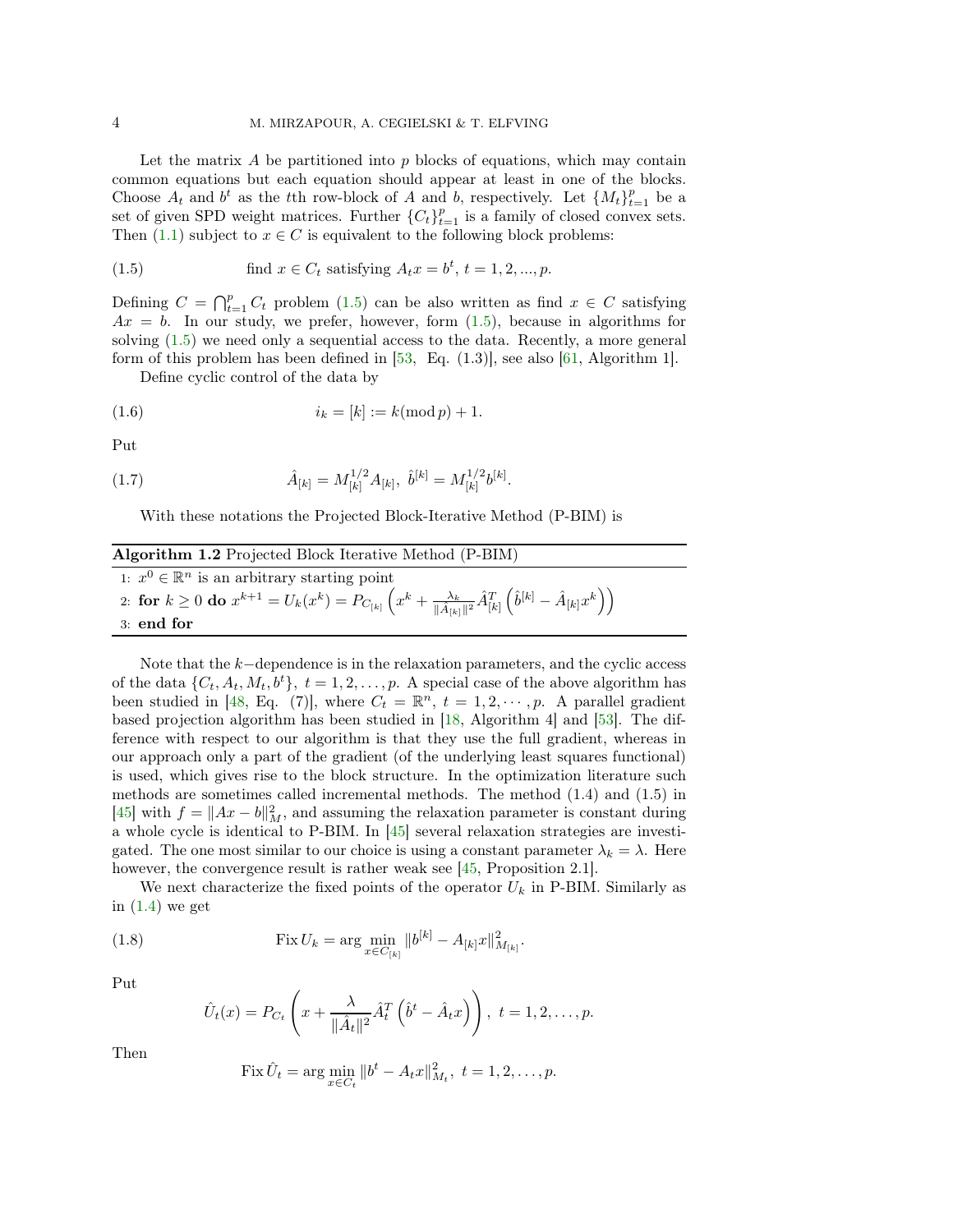It holds

<span id="page-4-0"></span>
$$
\bigcap_{k=0}^{\infty} \text{Fix } U_k = \bigcap_{t=1}^{p} \text{Fix } \hat{U}_t.
$$

The following result will be shown in Section [2](#page-5-0) in Hilbert space settings.

THEOREM 1.3. Let  $\varepsilon \in (0,1)$ . Assume that  $\lambda_k \in [\varepsilon, 2-\varepsilon]$ . If  $\bigcap_{t=1}^p \text{Fix } \hat{U}_t \neq$  $\emptyset$ , then the sequence  $\{x^k\}_{k=0}^{\infty}$  produced by the Algorithm P-BIM converges to  $x^* \in$  $\bigcap_{t=1}^p \text{Fix } \hat{U}_t$ . Further if  $\{C_t\}$  is polyhedral the iteration converges linearly.

**1.5. Noise-error.** A common situation is when the right-hand side  $b$  is corrupted by noise, i.e.  $b = \bar{b} + \delta b$ , where  $\bar{b}$  denotes the exact right-hand side. Let  $\bar{x}^k$  be the iteration vector using the exact right-hand side  $\bar{b}$  and let  $x^*$  be a fixed point of the unperturbed iteration. The total error can be decomposed into two terms

(1.9) 
$$
x^{k} - x^{*} = (x^{k} - \bar{x}^{k}) + (\bar{x}^{k} - x^{*}).
$$

The first term is called the noise error, and the second the iteration error. During the first iterations of a convergent method the iteration error dominates, and hence the total error decreases – but after a while the noise error starts to grow resulting in so-called semi-convergence, as will be demonstrated in Section [5.](#page-15-0) This phenomenon originally defined in [\[43,](#page-22-18) Section IV.1] is further studied in [\[43,](#page-22-18) [25,](#page-21-8) [5,](#page-21-7) [33\]](#page-22-1). It has been observed experimentally that the minimum error, i.e.  $\min_{k\geq 0} ||x^k - x^*||$ , is almost independent of both relaxation parameters and the weight matrix. However the rate of decrease of the iteration error and the rate of increase of the noise error are affected by both. The noise-error measures the deviation due to errors in the data. Here we will only consider errors in the rhs  $b$ . Possible errors in  $A$  are usually caused by modelling errors, and should then be dealt with using model refinements. We will study how the noise-error evolves as a function of the iteration index k. Rather trivially it is proportional to k. However we will derive a bound proportional to  $\sqrt{k}$ , see  $(3.16)$ . We next describe some earlier contributions. In [\[24\]](#page-21-17), an upper bound for the noise error of SIRT with a fixed relaxation parameter was derived. Based on minimizing this upper bound, two strategies for choosing relaxation parameters were suggested. The obtained sequences of relaxation parameters are both non-negative and non-ascending. Later in [\[21\]](#page-21-18) these strategies were analyzed and used in P-SIRT. An upper bound for the noise error of the block version of SIRT was derived in [\[48\]](#page-22-16), and the above two strategies for picking relaxation parameters together with a third choice were studied. Recently, the stationary case of SIRT and P-SIRT were studied in [\[22\]](#page-21-19), [\[38\]](#page-22-19) when the M-matrix is non-symmetric. This case includes the classical Kaczmarz method [\[36\]](#page-22-0).

1.6. Organization. In Section [2](#page-5-0) we define and study a sequential block-iterative iteration (of which P-BIM is a special case) adapted for solving split feasibility problems in Hilbert space. The proof of Theorem [1.3](#page-4-0) then follows from a more general result in Section [2.](#page-5-0) We further study the noise error of P-BIM in Section [3,](#page-9-0) and derive a new upper bound. In particular we extend the noise error analysis of block-iteration to projected block-iteration, and also to the case when the relaxation parameters are allowed to depend on the noise. In Section [4](#page-12-0) we propose a new rule for picking relaxation parameters, and present its properties. We demonstrate the performance of P-BIM using this and other relaxation strategies with examples taken from tomographic imaging in Section [5.](#page-15-0)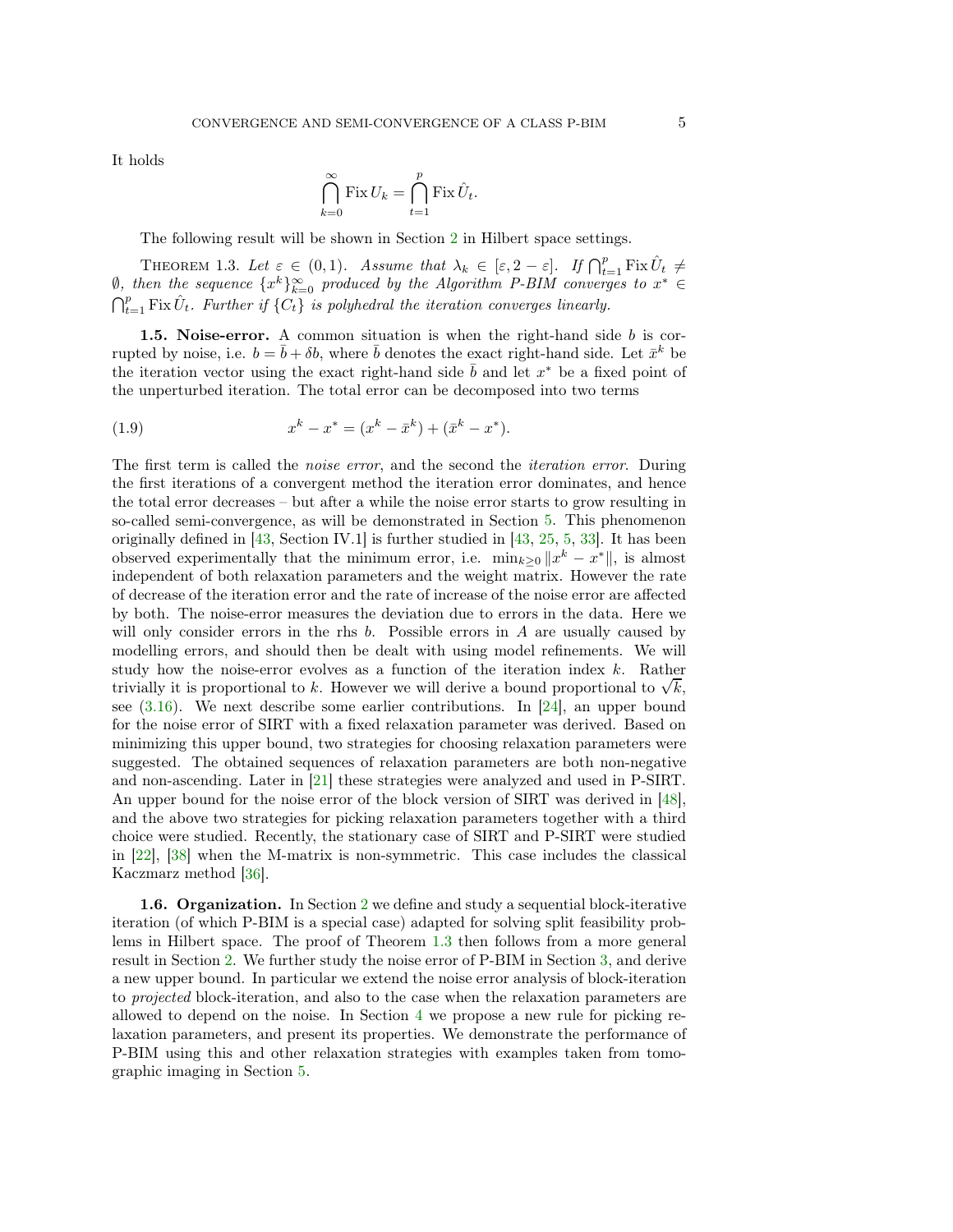<span id="page-5-0"></span>2. Hilbert space analysis. In this section we will first formulate a quite general feasibility problem. Then we continue to study algorithms, and their convergence properties for the problem. It will be shown that P-BIM comes out as a special case.

Let H be a real Hilbert and  $C_i \subseteq \mathcal{H}, i = 1, 2, ..., m$ , be closed convex subsets. The convex feasibility problem (CFP) is to find  $x \in \bigcap_{i=1}^m C_i$  if such a point exists. CFP is a classical problem and was studied within the last decades by many researchers, see, e.g. [\[3,](#page-20-1) [9,](#page-21-4) [4\]](#page-20-2) and the references therein, where several methods for solving the CFP and their convergence properties were presented. First we recall some notions regarding operators in a Hilbert space. Let  $X \subseteq \mathcal{H}$  be a nonempty convex set and let  $T : X \to \mathcal{H}$  be an operator with a fixed point. Then T is called  $\alpha$ -strongly quasi-nonexpansive ( $\alpha$ -SQNE), where  $\alpha > 0$ , if

$$
||Tx - z||^2 \le ||x - z||^2 - \alpha ||Tx - x||^2
$$
,  $\forall x \in X$ , and  $z \in \text{Fix } T$ ,

[\[9,](#page-21-4) Definition 2.1.38]. The operator T is called a *cutter* [9, Definition 2.1.30] if for all  $x \in X$  and for all  $z \in \text{Fix } T$  it holds

$$
\langle x - Tx, z - Tx \rangle \le 0.
$$

By [\[27,](#page-21-20) Section 11], a firmly nonexpansive operator having a fixed point is a cutter, see e.g.,  $[9, \text{Section } 2.2]$  or  $[4, \text{Section } 4.1]$  for a definition of a firmly nonexpansive operator.

Further, T is called *weakly regular* if Id  $-T$  is demi-closed at 0, i.e.,  $x_k \rightharpoonup x$  and  $x^k - Tx_k \to 0$  yields  $x \in \text{Fix } T$ . Here  $\to$  is a symbol for weak convergence. T is called linearly regular if there is a constant  $\delta > 0$  such that for all  $x \in X$  it holds

$$
d(x, \text{Fix } T) \le \delta \|Tx - x\|,
$$

cf. [\[11,](#page-21-21) Definition 3.1], where  $d(x, C) := \inf_{y \in C} ||x - y||$  denotes the distance of x to a subset C. In a similar way one can define weak and linear regularity of sequences of operators, see  $[11,$  Definition 4.1 for details.

**2.1. Split feasibility problem.** Let  $\mathcal{H}, \mathcal{H}_0$  be real Hilbert spaces,  $C \subseteq \mathcal{H}$  and  $Q \subseteq \mathcal{H}_0$  be closed convex subsets and  $A : \mathcal{H} \to \mathcal{H}_0$  be a nonzero bounded linear operator. The split feasibility problem (SFP) is to

<span id="page-5-2"></span>find 
$$
x \in C
$$
 such that  $Ax \in Q$ .

A more general form of the SFP is to

(2.1) minimize 
$$
||P_Q(Ax) - Ax||^2
$$
 subject to  $x \in C$ ,

or, equivalently, to find a fixed point of the operator  $T : \mathcal{H} \to \mathcal{H}$  defined by  $T(x) =$  $P_C(x+\frac{1}{\|A\|^2}A^*(P_Q(Ax)-Ax)$ . The SFP was introduced by Censor and Elfving [\[13\]](#page-21-22) in the finite dimensional settings. Byrne [\[6\]](#page-21-13) proved the weak convergence of the so called CQ-method,  $x^{k+1} = T_{\lambda}(x^k)$ , to  $\operatorname{argmin}_{x \in C} ||P_Q(Ax) - Ax||$  which is a solution of the SFP. Here  $\lambda \in (0, 2)$  is a relaxation parameter and ||A|| denotes the spectral norm of A. In the last 20 years the SFP and its variants was intensively studied by many researchers, see, e.g. [\[41,](#page-22-20) [60,](#page-22-21) [59,](#page-22-22) [10,](#page-21-23) [12,](#page-21-24) [54\]](#page-22-23) to mention some of them.

**2.2. Block SFP.** Let  $\mathcal{H}, \mathcal{H}_i, i \in I := \{1, 2, ..., p\}$  be Hilbert spaces. Consider a family of problems:

<span id="page-5-1"></span>(2.2) find 
$$
x \in C_i
$$
 such that  $A_ix \in Q_i$ ,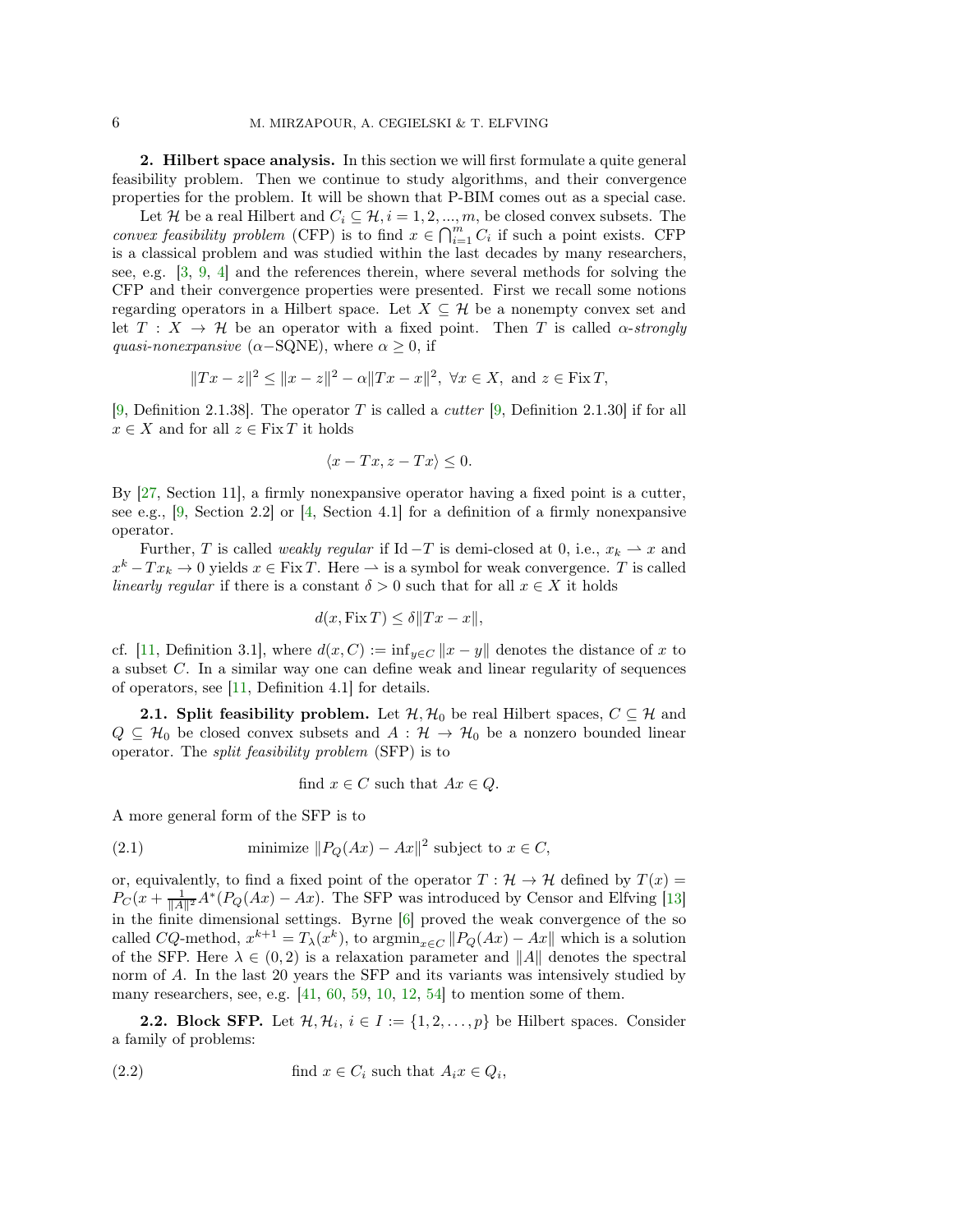$i \in I$ , where  $C_i \subseteq H$ ,  $Q_i \subseteq H_i$  are nonempty closed convex subsets, and  $A_i : H \to H_i$ are nonzero bounded linear operators,  $i \in I$ . We call this family of problems, the block SFP. Denote by

(2.3) 
$$
F_i := C_i \cap A_i^{-1}(Q_i),
$$

the solution set of problem  $(2.2)$ ,  $i \in I$ . Define

$$
\mathcal{H}_0 := \mathcal{H}_1 \times \mathcal{H}_2 \times \cdots \times \mathcal{H}_p,
$$

and a bounded linear operator  $A: \mathcal{H} \to \mathcal{H}_0$  by

(2.4) 
$$
Ax = (A_1x, A_2x, \dots, A_px).
$$

Put

(2.5) 
$$
Q = Q_1 \times Q_2 \times \ldots \times Q_p, \ C = C_1 \cap C_2 \cap \ldots \cap C_p,
$$

and suppose that there is a common solution of all problems  $(2.2)$ ,  $i \in I$ , i.e.,

<span id="page-6-1"></span>(2.6) 
$$
\Omega := \bigcap_{i=1}^p F_i = C \cap A^{-1}(Q) \neq \emptyset.
$$

The family of problems  $(2.2), i \in I$ , can be written as the following split feasibility problem  $[6, 9, 15]$  $[6, 9, 15]$  $[6, 9, 15]$  $[6, 9, 15]$ 

<span id="page-6-0"></span>(2.7) find 
$$
x \in C
$$
 such that  $Ax \in Q$ .

This problem formulation includes problem [\(1.5\)](#page-3-0) by setting  $Q_i = \{b^i\}, i \in I$ . By picking  $Q = \{b\}$  (and using the M-norm) problem  $(2.1)$  becomes minimization of  $||Ax - b||_M$  subject to  $x \in C$ , i.e. problem [\(1.4\)](#page-2-2). Similarly when  $p > 1$  we retrieve the corresponding block-problem as expressed in Theorem [1.3.](#page-4-0) In fact one can reformulate the block SFP into an optimization problem (as for the case  $p = 1$ , and problem  $(2.1)$ ) see [\[15\]](#page-21-25) for details. Several extensions of  $(2.7)$  have been proposed, [\[17,](#page-21-26) [7\]](#page-21-27). In, e.g. [\[17\]](#page-21-26) the sets  $C, Q$  were extended to fixed points sets of certain operators, S and T. With  $S = P_C$ ,  $T = P_Q$  the original formulation is retrieved. An interesting extension is compressed sensing, where a sparse solution of a consistent linear system is sought. Here one uses  $l_1$ -regularization which yields the  $Q$ -lasso problem  $\min_{x \in C} || (I - P_Q) Ax||_2^2 + \gamma ||x||_1$ . With  $C = \mathbb{R}^n$  and  $Q = \{b\}$  the original lasso problem [\[58\]](#page-22-24) is recovered. For some further work along these lines see [\[42\]](#page-22-25).

In order to prove Theorem [1.3,](#page-4-0) we present below some general convergence results which follow from [\[11\]](#page-21-21). Let  $S_i: \mathcal{H}_i \to \mathcal{H}_i$  be a cutter with  $\text{Fix } S_i = Q_i, i \in I$ . Define an operator  $T_i: \mathcal{H} \to \mathcal{H}$  by

(2.8) 
$$
T_i(x) = \mathcal{L}\{S_i\}(x) := x + \frac{1}{\|A_i\|^2} A_i^*(S_i(A_i x) - A_i x),
$$

i.e.,  $T_i$  is the Landweber operator corresponding to  $S_i$ ,  $i \in I$  (cf. [\[12,](#page-21-24) Definition 4.1]). Then the  $\lambda$ -relaxation of  $T_i$  is  $T_{i,\lambda} := (1 - \lambda) \operatorname{Id} + \lambda T_i$ . Hence

<span id="page-6-2"></span>(2.9) 
$$
T_{i,\lambda}(x) = \mathcal{L}\{S_{i,\lambda}\}(x) := x + \frac{\lambda}{\|A_i\|^2} A_i^*(S_i(A_ix) - A_ix),
$$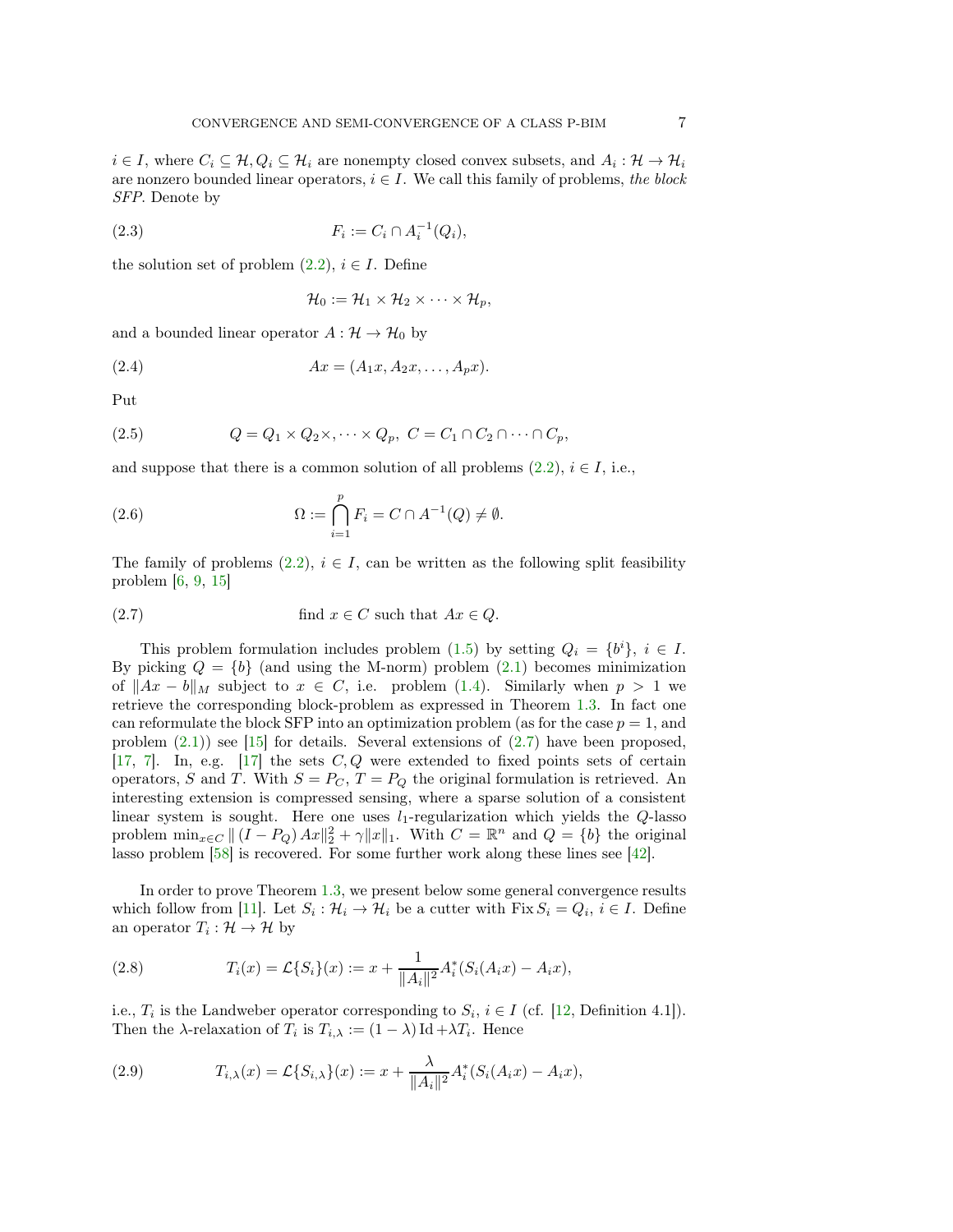where  $\lambda \in (0, 2), i \in I$ . By [\[59,](#page-22-22) Lemma 3.1] and by [\(2.6\)](#page-6-1),  $T_i$  is a cutter and Fix  $T_{i,\lambda} =$  $\text{Fix } T_i = A_i^{-1}(Q_i) \neq \emptyset$ . Let  $U_i$  be a cutter with  $\text{Fix } U_i = C_i$ ,  $i \in I$ , and  $U_{i,\mu}$  be the  $\mu$ -relaxation of  $U_i$ . Define

$$
(2.10) \t\t V_i^{\lambda,\mu} := U_{i,\mu} T_{i,\lambda},
$$

 $i \in I$ , where  $\lambda, \mu \in (0, 2)$ . Let  $\{i_k\}_{k=0}^{\infty} \subseteq \{1, 2, ..., p\}$  be a control sequence and  $x^k$  be generated by the iteration

<span id="page-7-3"></span>(2.11) 
$$
x^{k+1} = U_{i_k, \mu_k}(x^k + \frac{\lambda_k}{\|A_{i_k}\|^2} A_{i_k}^*((S_{i_k}(A_{i_k}x^k) - A_{i_k}x^k)))
$$

or shorter

<span id="page-7-1"></span>(2.12) 
$$
x^{k+1} = V_k x^k,
$$

where  $V_k = V_{i_k}^{\lambda_k, \mu_k}, \lambda_k, \mu_k \in [\varepsilon, 2-\varepsilon], k \ge 0$ , for some  $\varepsilon \in (0, 1)$  and  $x^0 \in \mathcal{H}$  is arbitrary. Recall that a sequence  $\{i_k\}_{k=0}^{\infty} \subseteq I = \{1, 2, ..., p\}$  is called an almost cyclic control if there is a constant  $s \geq p$  such that for any  $k \geq 0$  the set  $\{i_{k+1}, i_{k+2}, ..., i_{k+s}\} \subseteq I$ (cf. [\[9,](#page-21-4) Definition 5.6.10]). Theorems [2.1](#page-7-0) and [2.3](#page-8-0) presented below apply results of [\[11\]](#page-21-21).

<span id="page-7-0"></span>THEOREM 2.1. Let  $S_i$  and  $U_i$  be weakly regular cutters,  $i \in I$ ,  $\lambda_k, \mu_k \in [\varepsilon, 2-\varepsilon]$ ,  $k \geq 0$ , for some  $\varepsilon \in (0,1)$  and  $\{i_k\}_{k=0}^{\infty}$  be an almost cyclic control. Then the sequence  $x^k$  generated by iteration [\(2.12\)](#page-7-1) converges weakly to some  $x^* \in \Omega$ .

*Proof.* Let  $\lambda, \mu \in (0, 2)$ . Because  $T_i$  is a cutter, its  $\lambda$ -relaxation  $T_{i,\lambda}$  defined by [\(2.9\)](#page-6-2) is  $\alpha$ -SQNE,  $i \in I$ , where  $\alpha = (2 - \lambda)/\lambda$  (see, e.g., [\[9,](#page-21-4) Theorem 2.1.39]) and Fix  $T_{i,\lambda} = A_i^{-1}(Q_i) \neq \emptyset$ , because  $A_i^{-1}(Q_i) \neq \emptyset$ ,  $i = 1, 2, ..., p$ . Similarly,  $U_{i,\mu}$  is  $\beta$ -SQNE, where  $\beta = (2 - \mu)/\mu$ . By  $C_i \cap A_i^{-1}(Q_i) \neq \emptyset$  (see [\(2.6\)](#page-6-1)), the operator  $V_i^{\lambda,\mu}$  is  $\rho$ -SQNE, where  $\rho = (\alpha^{-1} + \beta^{-1})^{-1}$  and Fix  $V_i^{\lambda,\mu} = C_i \cap A_i^{-1}(Q_i)$  [\[9,](#page-21-4) Corollary 2.1.47 and Theorem 2.1.26(ii)],  $i \in I$ . Thus, one can easily check that  $V_{i_k}^{\lambda_k, \mu_k}$  is  $\rho_k$ -SQNE, where  $\rho_k \ge \varepsilon/(4-2\varepsilon) > 0$ . Let  $n_{-1}^i = -1$  and

(2.13) 
$$
n_k^i = \min\{n > n_{k-1}^i : i_n = i\},\
$$

 $i \in I, k \ge 0$ . Because  $\{i_k\}_{k=0}^{\infty}$  is almost cyclic,  $n_k^i$  is well defined and there is  $s \ge p$ such that  $n_{k+1}^i - n_k^i \leq s$  for all  $k \geq 0$ ,  $i = 1, 2, ..., p$ . The sequences  $\{T_{i, \lambda_{n_k}^i}\}_{k=0}^{\infty}$ and  $\{U_{i,\mu_{n_k}^{i}}\}_{k=0}^{\infty}$  are weakly regular [\[11,](#page-21-21) Proposition 4.7]. By  $V_{n_k}^{i} = V_i^{\lambda_{n_k}^{i},\mu_{n_k}^{i}} =$  $U_{i,\mu_{n_k^i}}T_{i,\lambda_{n_k^i}}$ , the sequence  $\{V_{n_k^i}\}_{k=0}^{\infty}$  is weakly regular [\[11,](#page-21-21) Corollary 5.5]. Now [11, Theorem 6.2(i)] yields the weak convergence of  $x^k$  to  $x^* \in \Omega$ . П

Setting  $S_i = P_{Q_i}$ ,  $x \in \mathcal{H}$ ,  $U_i = P_{C_i}$ ,  $\mu_k = 1$  and  $\{i_k\}_{k=0}^{\infty}$  a cyclic control, i.e.,  $i_k = [k] := k \pmod{p} + 1$ , we obtain the following.

COROLLARY 2.2. Let  $\lambda_k \in [\varepsilon, 2-\varepsilon], k \geq 0$ , for some  $\varepsilon \in (0,1)$ . Then the sequence  $x^k$  generated by iteration

<span id="page-7-2"></span>(2.14) 
$$
x^{k+1} = P_{C_{[k]}}(x^k + \frac{\lambda_k}{\|A_{[k]}\|^2} A_{[k]}^*((P_{Q_{[k]}}(A_{[k]}x^k) - A_{[k]}x^k)).
$$

converges weakly to some  $x^* \in \Omega$ .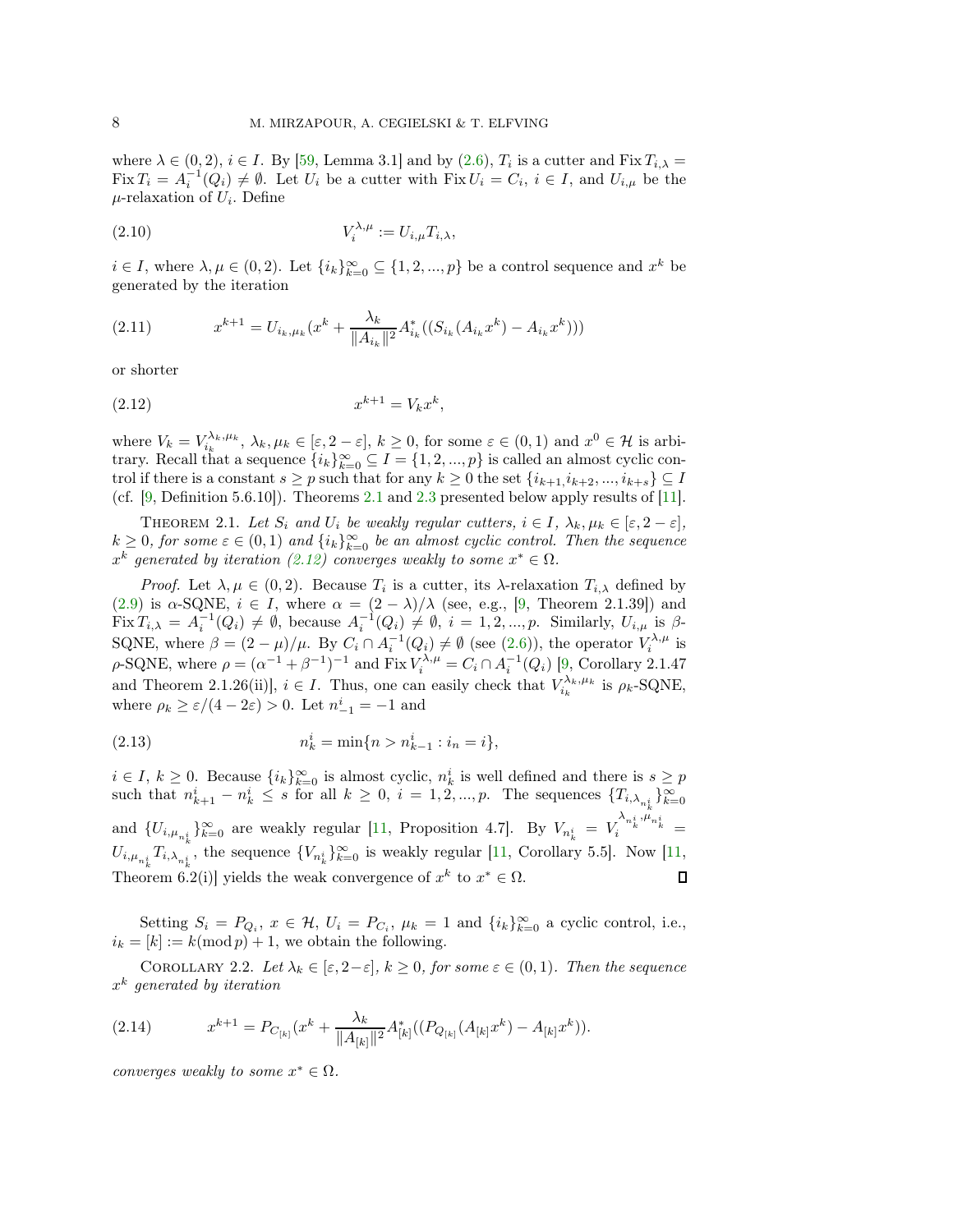Proof. The metric projection, as a nonexpansive operator is weakly regular [\[50,](#page-22-26) Lemma 2]. Thus, the Corollary follows directly from Theorem [2.1.](#page-7-0) Л

Now taking  $Q_{[k]} = \{\hat{b}^{[k]}\}\$  and  $A_{[k]} = \hat{A}_{[k]}$  in [\(2.14\)](#page-7-2) and assuming  $\mathcal{H}_i$  being of finite dimension we retrieve P-BIM and this proves Theorem [1.3.](#page-4-0)

Next suppose that  $C_i$  is a polyhedral set (the intersection of a finite family of half spaces),  $U_i = P_{C_i}$ ,  $\mathcal{H}_i$  is finite dimensional,  $Q_i = \{b^i\}$  and  $S_i = P_{Q_i}$ ,  $i \in I$ . Then  $P_{Q_i}(y) = b^i, y \in \mathcal{H}_i$ , the range of  $A_i$  is closed,  $A_i^{-1}(Q_i)$  is polyhedral,  $i \in I$ , and iteration [\(2.11\)](#page-7-3) can be written as

<span id="page-8-1"></span>(2.15) 
$$
x^{k+1} = P_{C_{i_k}, \mu_k}(x^k + \frac{\lambda_k}{\|A_{i_k}\|^2} A_{i_k}^*(b_{i_k} - A_{i_k}x^k)).
$$

<span id="page-8-0"></span>Denote  $b = (b^1, b^2, ...b^p) \in \mathcal{H}_0$ . Then  $A^{-1}(Q) = \{x \in \mathcal{H} : Ax = b\}$  and the solution set has the form  $\Omega = \{x \in C : Ax = b\}.$ 

THEOREM 2.3. Let  $C_i$ ,  $i \in I$ , be polyhedral,  $\lambda_k, \mu_k \in [\varepsilon, 2-\varepsilon]$ ,  $k \geq 0$ , for some  $\varepsilon \in (0,1)$  and  $\{i_k\}_{k=0}^{\infty} \subseteq I$  be almost cyclic. Then the sequence  $x^k$  generated by *iteration [\(2.15\)](#page-8-1)* converges linearly to some  $x^* \in \Omega$ .

*Proof.* Similarly as in the proof of Theorem [2.1,](#page-7-0)  $V_{i_k}^{\lambda_k,\mu_k}$  is  $\rho_k$ -SQNE, where  $\rho_k \geq$  $\varepsilon/(4-2\varepsilon) > 0$ . Moreover, the sequences  $\{T_{i,\lambda_{n_k^i}}\}_{k=0}^{\infty}$  and  $\{U_{i,\mu_{n_k^i}}\}_{k=0}^{\infty}$  are linearly regular [\[11,](#page-21-21) Proposition 4.7]. Because,  $C_i$  and  $A_i^{-1}(Q_i)$  are polyhedral sets, the family  $\{C_i, A_i^{-1}(Q_i)\}\$ is linearly regular,  $i \in I$  [\[3,](#page-20-1) Corollary 5.26]. Thus, the sequences  ${V_{n_k^i}\}_{k=0}^{\infty}$ ,  $i \in I$ , are linearly regular [\[11,](#page-21-21) Corollary 5.5(iii)] (for a definition of a linearly regular sequence of operators, see [\[11,](#page-21-21) Definition 4.1]). Because  $F_i := C_i \cap A_i^{-1}(Q_i)$ ,  $i \in I$ , are polyhedral sets, the family  $\{F_i : i \in I\}$  is linearly regular [\[3,](#page-20-1) Corollary 5.26]. Now [\[11,](#page-21-21) Theorem 6.2(iii)] yields the linear convergence of  $x^k$  to  $x^* \in \Omega$ .

We end this section by considering the case  $N \neq Id$ . For ease of notation we only consider the simultaneous case. Let  $A: \mathcal{H}_1 \to \mathcal{H}_2$  be a bounded linear operator and  $b \in \mathcal{H}_2$ . Define  $T_{A,b} : \mathcal{H}_1 \to \mathcal{H}_1$  by

(2.16) 
$$
T_{A,b}(x) = x + \frac{1}{\|A\|^2} A^*(b - Ax),
$$

 $x \in \mathcal{H}_1$ . The operator  $T_{A,b}$  is firmly nonexpansive ([\[9,](#page-21-4) Definition 2.2.1]), and Fix  $T_{A,b} = \{x \in \mathcal{H}_1 : A^*(b - Ax) = 0\}$ , see, e.g., [\[9,](#page-21-4) Lemma 4.6.2 and Theorem 4.6.3]. In particular, if  $A^{-1}(\{b\}) \neq \emptyset$  then  $\text{Fix } T_{A,b} = A^{-1}(\{b\})$  [\[59,](#page-22-22) Lemma 3.1].

Let  $N : \mathcal{H}_1 \to \mathcal{H}_1$  and  $M : \mathcal{H}_2 \to \mathcal{H}_2$  be strongly positive symmetric operators and  $N^{\frac{1}{2}}$  and  $M^{\frac{1}{2}}$  their square roots. It is well known that  $N^{\frac{1}{2}}$  and  $M^{\frac{1}{2}}$  are also strongly positive definite symmetric operators [\[62,](#page-22-27) page 618]. Let  $\tilde{A} := M^{\frac{1}{2}} A N^{\frac{1}{2}}$  and  $\hat{b} := M^{\frac{1}{2}}b$ . Define  $\hat{T} := T_{\tilde{A}, \hat{b}}$ , i.e.,

$$
\hat{T}(x) = x + \frac{1}{\|\tilde{A}\|^2} \tilde{A}^*(\hat{b} - \tilde{A}x) = x + \frac{1}{\|M^{\frac{1}{2}}AN^{\frac{1}{2}}\|^2} N^{\frac{1}{2}}A^*M(b - AN^{\frac{1}{2}}x).
$$

Clearly,  $\hat{T}$  is firmly nonexpansive and

Fix 
$$
\hat{T} = \{x \in \mathcal{H}_1 : \hat{A}^*(\hat{b} - \hat{A}x) = 0\} = \{x \in \mathcal{H}_1 : N^{\frac{1}{2}}A^*M(b - AN^{\frac{1}{2}}x) = 0\}.
$$

Let  $\hat{T}_{\lambda}$  denote the  $\lambda$ -relaxation of  $\hat{T}$ , where  $\lambda \in [0, 2]$ , and recall the definition of an averaged operator ([\[9,](#page-21-4) Definition 2.2.16]).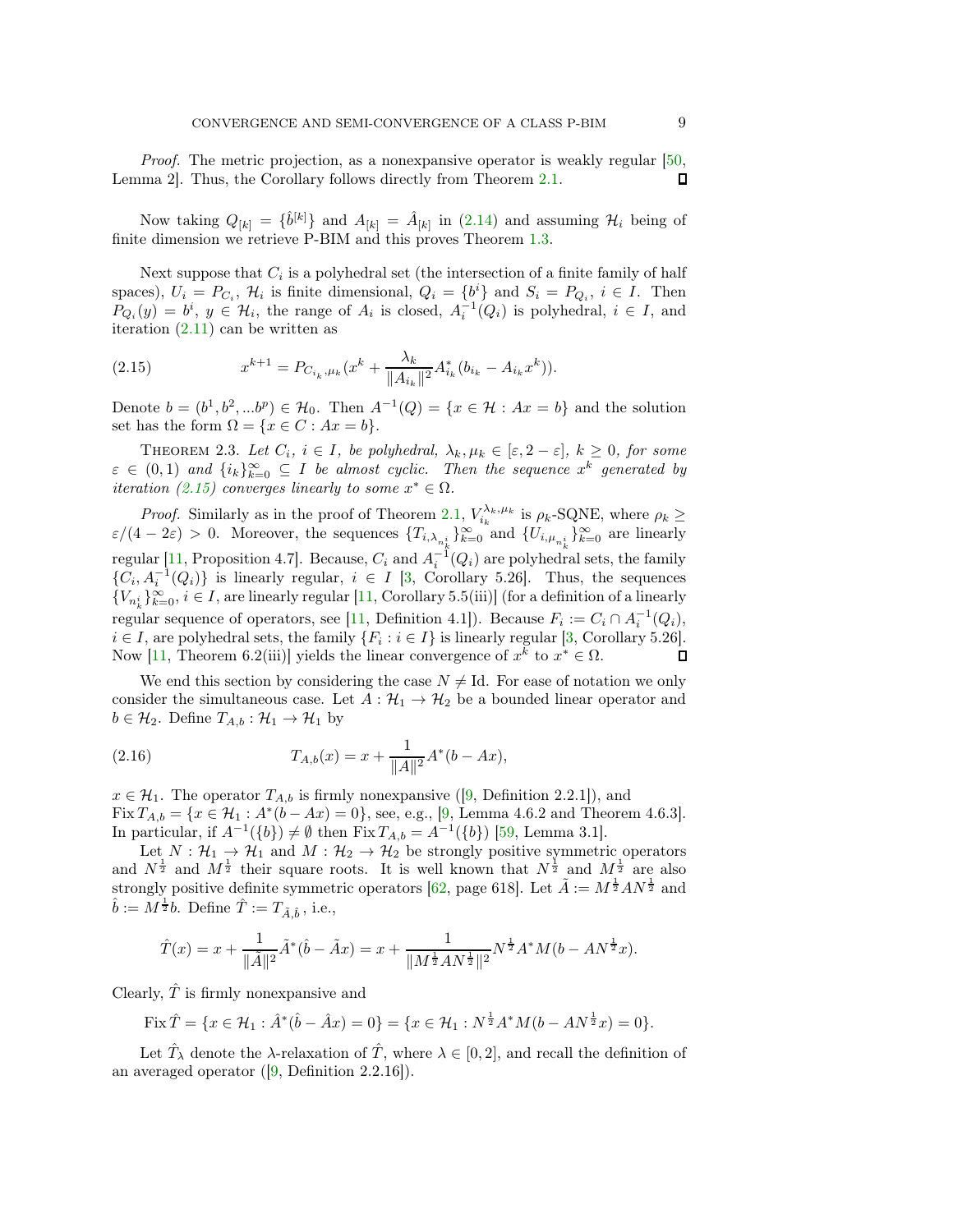PROPOSITION 2.4. The operator  $V : H_1 \rightarrow H_1$  defined by  $V = P_C \hat{T}_{\lambda}$ , where  $\lambda \in (0, 2)$ , is  $\frac{2}{4-\lambda}$ -averaged.

*Proof. V* is  $\frac{4}{4-\lambda}$ -relaxed firmly nonexpansive being a composition of a firmly nonexpansive operator  $P_C$  and a  $\lambda$ -relaxed firmly nonexpansive operator  $\hat{T}_{\lambda}$  [\[9,](#page-21-4) Theorem 2.2.37]. Consequently, V is  $\frac{2}{4-\lambda}$ -averaged [\[9,](#page-21-4) Corollary 2.2.17].

Consider now the iterates generated by  $x^{k+1} = V x^k$ . It follows that  $x^k \to x^* \in$ Fix V provided Fix  $V \neq \emptyset$ .

<span id="page-9-0"></span>3. P-BIM and its noise error. In this section we will study how errors in the unperturbed right-hand-side  $\bar{b}$  affect the iterates in P-BIM. To this end let

$$
(3.1) \t\t b = \bar{b} + \delta b.
$$

The noise will apart from the iterates also possibly affect the relaxation parameters (depending on their definition). To cope with possible rank-deficiency we will, simi-larly as in [\[21,](#page-21-18) [48\]](#page-22-16) add a regularization term  $\alpha ||x||^2$ . Let

(3.2) 
$$
u^{k}(x,b^{[k]}) = A_{[k]}^{T} M_{[k]} \left( b^{[k]} - A_{[k]} x \right) - \alpha x,
$$

where the last term is due to regularization. Next we introduce the notations

(3.3) 
$$
\theta_k = \frac{\lambda_k}{\|\hat{A}_{[k]}\|^2 + \alpha}, \ \bar{\theta}_k = \frac{\bar{\lambda}_k}{\|\hat{A}_{[k]}\|^2 + \alpha}.
$$

We will in the sequel refer to  $\theta_k$  and  $\bar{\theta}_k$  as the noisy and noise-free relaxation parameter, respectively. Note that these are just a scaled version of the original relaxation parameters  $\lambda_k$  and  $\bar{\lambda}_k$ . For noise-free data  $\lambda_k = \bar{\lambda}_k$ . Now the noise-free P-BIM becomes

<span id="page-9-3"></span>(3.4) 
$$
\bar{x}^{k+1} = P_{C_{[k]}} \left( \bar{x}^k + \bar{\theta}_k u^k (\bar{x}^k, \bar{b}^{[k]}) \right).
$$

The noisy version of P-BIM is

(3.5) 
$$
x^{k+1} = P_{C_{[k]}} \left( x^k + \theta_k u^k (x^k, b^{[k]}) \right).
$$

<span id="page-9-5"></span><span id="page-9-4"></span>Next define

(3.6) 
$$
\hat{\delta} = \max_{1 \leq t \leq p} ||A_t^T M_t \delta b^t||,
$$

(3.7) 
$$
\gamma_k = \max_{0 \le j \le k} |\bar{\theta}_j - \theta_j|, \ \underline{\eta}_k = \min_{0 \le j \le k} \theta_j, \ \overline{\eta}_k = \max_{0 \le j \le k} \theta_j.
$$

Let  $\underline{\sigma}_t$  be the smallest *nonzero* singular value of  $M_t^{1/2} A_t$ , and define

(3.8) 
$$
\underline{\sigma} = \min_{1 \leq t \leq p} \underline{\sigma}_t, \quad \overline{\sigma} = \max_{1 \leq t \leq p} ||M_t^{1/2} A_t||,
$$

and

<span id="page-9-2"></span><span id="page-9-1"></span>(3.9) 
$$
\hat{u}_k = \max_{0 \le s \le k} ||u^s(\bar{x}^s, \bar{b}^{[s]})||.
$$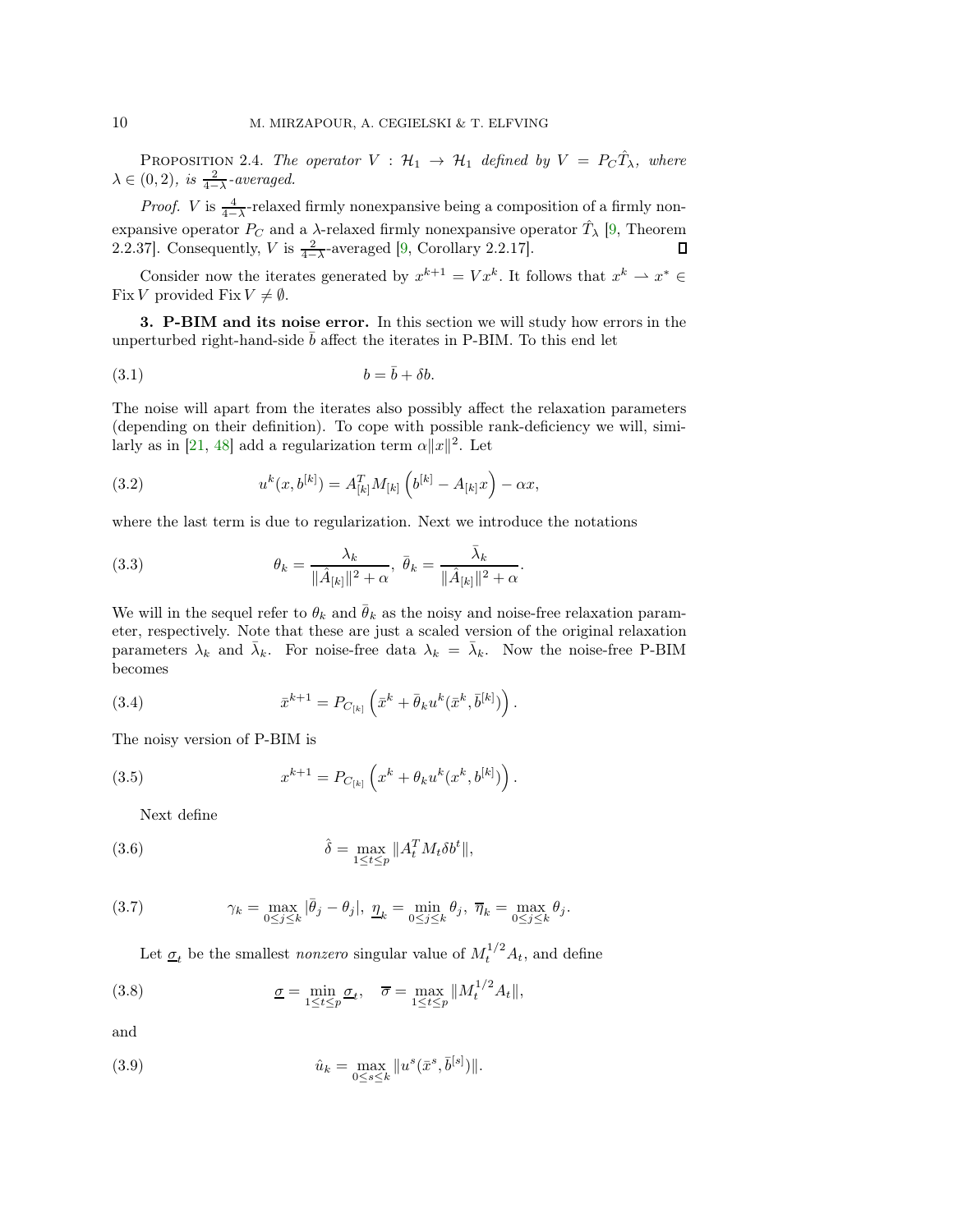THEOREM 3.1. Assume that  $\alpha = \underline{\sigma}^2$ . Then the noise-error in P-BIM is bounded above by

<span id="page-10-1"></span>(3.10) 
$$
e_N^k := \|x^k - \bar{x}^k\| \le \frac{1}{\underline{\sigma}} \left( \frac{\gamma_{k-1} \hat{u}_{k-1} + \overline{\eta}_{k-1} \hat{\delta}}{\underline{\eta}_{k-1}} \right) \Psi^k(\underline{\sigma}, \underline{\eta}_{k-1}),
$$

where  $\Psi^k(x, y)$  is defined by

(3.11) 
$$
\Psi^{k}(x, y) \equiv \frac{1 - (1 - yx^{2})^{k}}{x}.
$$

*Proof.* Since  $P_C$  is nonexpansive we get

<span id="page-10-0"></span>
$$
e_N^k \leq ||x^{k-1} + \theta_{k-1}u^{k-1}(x^{k-1}, b^{[k]}) - (\bar{x}^{k-1} + \bar{\theta}_{k-1}u^{k-1}(\bar{x}^{k-1}, \bar{b}^{[k]}) ) ||
$$
  
=  $||(x^{k-1} - \bar{x}^{k-1}) + \theta_{k-1}(u^{k-1}(x^{k-1}, b^{[k]}) - u^{k-1}(\bar{x}^{k-1}, \bar{b}^{[k]}))$   
+  $(\theta_{k-1} - \bar{\theta}_{k-1})u^{k-1}(\bar{x}^{k-1}, \bar{b}^{[k]})||.$ 

Now

$$
u^{k-1}(x^{k-1},b^{[k]}) - u^{k-1}(\bar{x}^{k-1},\bar{b}^{[k]}) = A_{[k-1]}^T M_{[k-1]} \left( b^{[k-1]} - A_{[k-1]} x^{k-1} \right)
$$
  

$$
- A_{[k-1]}^T M_{[k-1]} \left( \bar{b}^{[k-1]} - A_{[k-1]} \bar{x}^{k-1} \right)
$$
  

$$
+ \alpha (\bar{x}^{k-1} - x^{k-1})
$$
  

$$
= A_{[k-1]}^T M_{[k-1]} \delta b^{[k-1]}
$$
  

$$
+ (\alpha \mathrm{Id} + A_{[k-1]}^T M_{[k-1]} A_{[k-1]})(\bar{x}^{k-1} - x^{k-1}).
$$

Hence

$$
e_N^k \leq ||\left( (1 - \theta_{k-1}\alpha)\mathrm{Id} - \theta_{k-1}A_{[k-1]}^T M_{[k-1]}A_{[k-1]}\right)(x^{k-1} - \bar{x}^{k-1})
$$
  
+  $\theta_{k-1}A_{[k-1]}^T M_{[k-1]}\delta b^{[k-1]} + (\theta_{k-1} - \bar{\theta}_{k-1})u^{k-1}(\bar{x}^{k-1}, \bar{b}^{[k-1]})||.$ 

Here

(3.12) 
$$
Q_k = \left( (1 - \theta_k \alpha) \mathrm{Id} - \theta_k A_{[k]}^T M_{[k]} A_{[k]} \right), \quad q_k = ||Q_k||.
$$

Then it follows

$$
e_N^k \le q_{k-1} e_N^{k-1} + |\theta_{k-1}-\bar\theta_{k-1}| \cdot \|u^{k-1}(\bar x^{k-1},\bar b^{[k-1]})\| + \theta_{k-1} \hat\delta.
$$

Assuming  $e_N^0 = x^0 - \bar{x}^0 = 0$  it follows by induction

$$
e_N^k \leq \sum_{s=0}^{k-2} |\theta_s - \bar{\theta}_s| \cdot ||u^s(\bar{x}^s, \bar{b}^{[s]})|| \prod_{j=s+1}^{k-1} q_j
$$
  
+  $\hat{\delta} \sum_{s=0}^{k-2} \theta_s \prod_{j=s+1}^{k-1} q_j + |\theta_{k-1} - \bar{\theta}_{k-1}| \cdot ||u^{k-1}(\bar{x}^{k-1}, \bar{b}^{[k-1]})|| + \theta_{k-1}\hat{\delta}.$ 

With [\(3.9\)](#page-9-1), and putting  $\hat{q}_k = \max_{0 \leq j \leq k} q_j$  we therefore get

$$
(3.13) \qquad e_N^k \le (\gamma_{k-2}\hat{u}_{k-2} + \bar{\eta}_{k-2}\hat{\delta}) \sum_{s=0}^{k-2} \prod_{j=s+1}^{k-1} \hat{q}_{k-1} + (\gamma_{k-1}\hat{u}_{k-1} + \bar{\eta}_{k-1}\hat{\delta}).
$$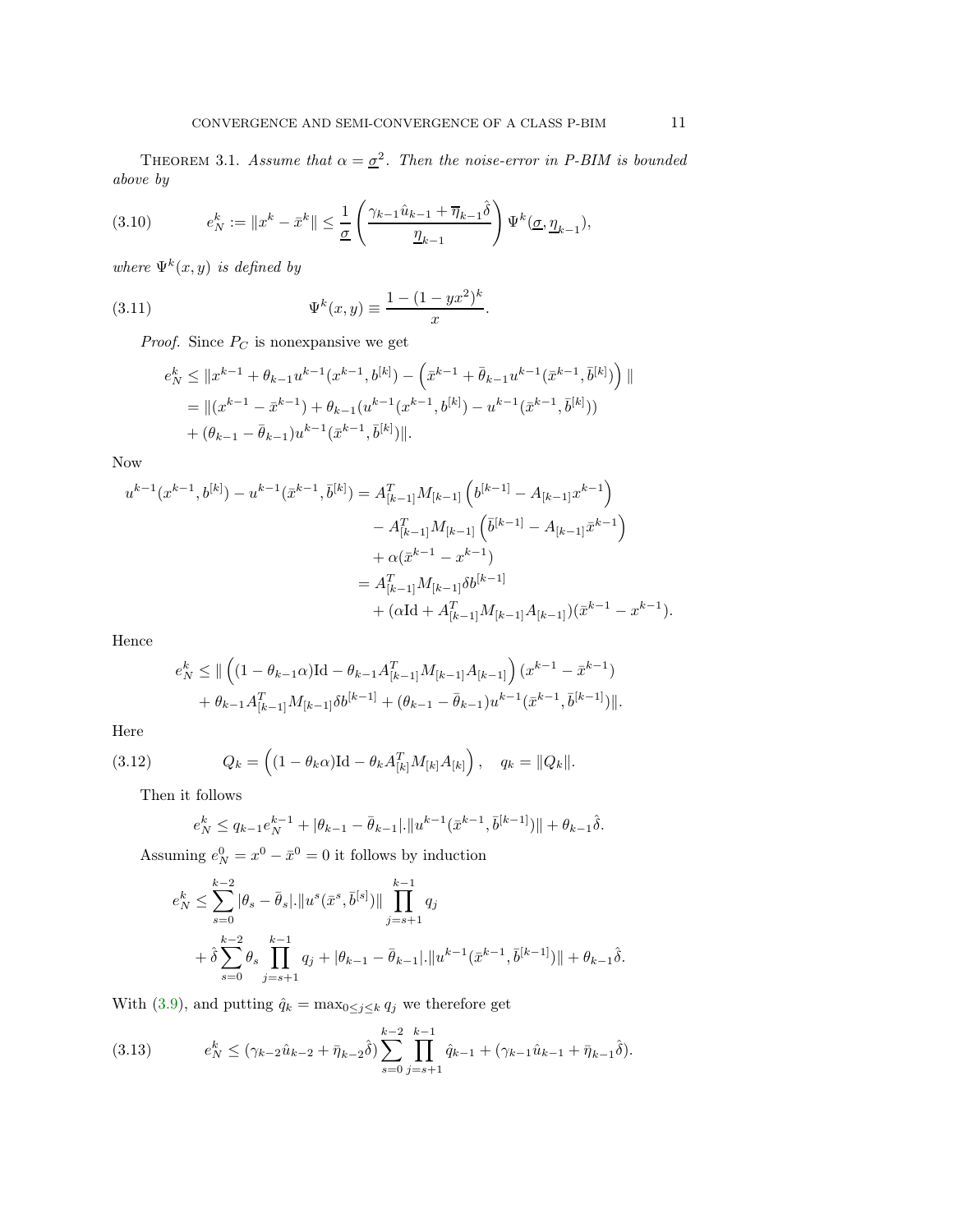Now

$$
(3.14) \qquad \sum_{s=0}^{k-2} \prod_{j=s+1}^{k-1} \hat{q}_{k-1} = \left( \hat{q}_{k-1}^{k-1} + \hat{q}_{k-1}^{k-2} + \ldots + \hat{q}_{k-1}^2 + \hat{q}_{k-1}^1 \right).
$$

It follows from the properties of geometric progression that,

$$
e_N^k \leq (\gamma_{k-1}\hat{u}_{k-1} + \overline{\eta}_{k-1}\delta) \frac{1 - \hat{q}_{k-1}^k}{1 - \hat{q}_{k-1}}.
$$

We will now use the following result, derived in [\[48,](#page-22-16) Lemma 1], for block-iteration, and [\[21,](#page-21-18) Lemma 3.9] for simultaneous iteration,

(3.15) 
$$
||Q_k|| = 1 - \theta_k \underline{\sigma}^2, \text{ assuming } \alpha = \underline{\sigma}^2.
$$

Using [\(3.15\)](#page-11-1) it holds  $\hat{q}_{k-1} = \max_{0 \le j \le k-1} (1 - \theta_j \underline{\sigma}^2) = 1 - \underline{\eta}_{k-1} \underline{\sigma}^2$ . It follows

<span id="page-11-1"></span>
$$
e_N^k \le \left(\gamma_{k-1}\hat{u}_{k-1} + \overline{\eta}_{k-1}\hat{\delta}\right) \frac{1 - (1 - \underline{\eta}_{k-1}\underline{\sigma}^2)^k}{\underline{\eta}_{k-1}\underline{\sigma}^2}.
$$

Therefore the result follows using [\(3.11\)](#page-10-0).

Remark 3.2. In the proof of Theorem [3.1,](#page-9-2) we assumed cyclic control. However, provided the same control sequence  $\{i_k\}$  (where  $1 \leq i_k \leq p$ ) is used in both the noisefree [\(3.4\)](#page-9-3), and the noisy [\(3.5\)](#page-9-4) iteration it is obvious that Theorem [3.1](#page-9-2) also holds. Examples of other controls are almost cyclic control as defined above and stochastic control [\[39,](#page-22-28) Definition 5.1]. Stochastic control has proven to be quite successful and we refer to [\[55,](#page-22-4) [44,](#page-22-2) [46\]](#page-22-3) for some recent developments.

Remark 3.3. When the regularization parameter  $\alpha$  is chosen positive the convergence of P-BIM follows from the contraction mapping theorem as follows. By [\(3.15\)](#page-11-1)  $Q_k$  is a  $\rho_k$ -contraction with  $\rho_k = 1 - \theta_k \underline{\sigma}^2$ . Since  $P_C$  is a nonexpansive it follows that  $U_k$  (defined in Algorithm [1.2\)](#page-3-1) also is a contraction. Because  $\rho_k < \rho < 1$ , it follows that U<sub>k</sub> is a  $\rho$ -contraction. Thus, assuming feasibility,  $x^k$  converges to  $x^* \in \bigcap_{k=1}^{\infty} Fix U_k$ .

Remark 3.4. If  $\lambda_k = \bar{\lambda}_k$ , i.e. the relaxation parameters do not depend on the noise, then  $\gamma_k = 0$ , and  $\underline{\eta}_k = \min_{0 \le j \le k} \theta_j$ ,  $\overline{\eta}_k = \max_{0 \le j \le k} \theta_j$  so that

(3.16) 
$$
||x^{k} - \bar{x}^{k}|| \leq \frac{1}{\underline{\sigma}} \left( \frac{\overline{\eta}_{k-1} \hat{\delta}}{\underline{\eta}_{k-1}} \right) \Psi^{k}(\underline{\sigma}, \underline{\eta}_{k-1})
$$

This bound, assuming decreasing relaxation parameters  $\theta_k$ , coincides with the bound given in [\[48,](#page-22-16) Theorem 3].

Next we remind the reader of the inequality  $(1 - (1 - x^2)^k)/x \le \sqrt{k}, x \in (0, 1)$ . It follows

<span id="page-11-0"></span>
$$
\Psi^k(\underline{\sigma},\underline{\eta}_{k-1})=\frac{1-(1-\underline{\eta}_{k-1}\underline{\sigma}^2)^k}{\sqrt{\underline{\eta}_{k-1}}\underline{\sigma}}\sqrt{\underline{\eta}_{k-1}}\leq \sqrt{\underline{\eta}_{k-1}}\sqrt{k},
$$

provided  $\underline{\sigma} \leq 1/\underline{\eta}_{k-1}$ . Hence we arrive at the bound (with c a small constant)

(3.17) 
$$
||x^k - \bar{x}^k|| \leq \frac{c}{\underline{\sigma}}\sqrt{k}, \qquad \underline{\sigma} \leq 1/\underline{\eta}_{k-1},
$$

 $\Box$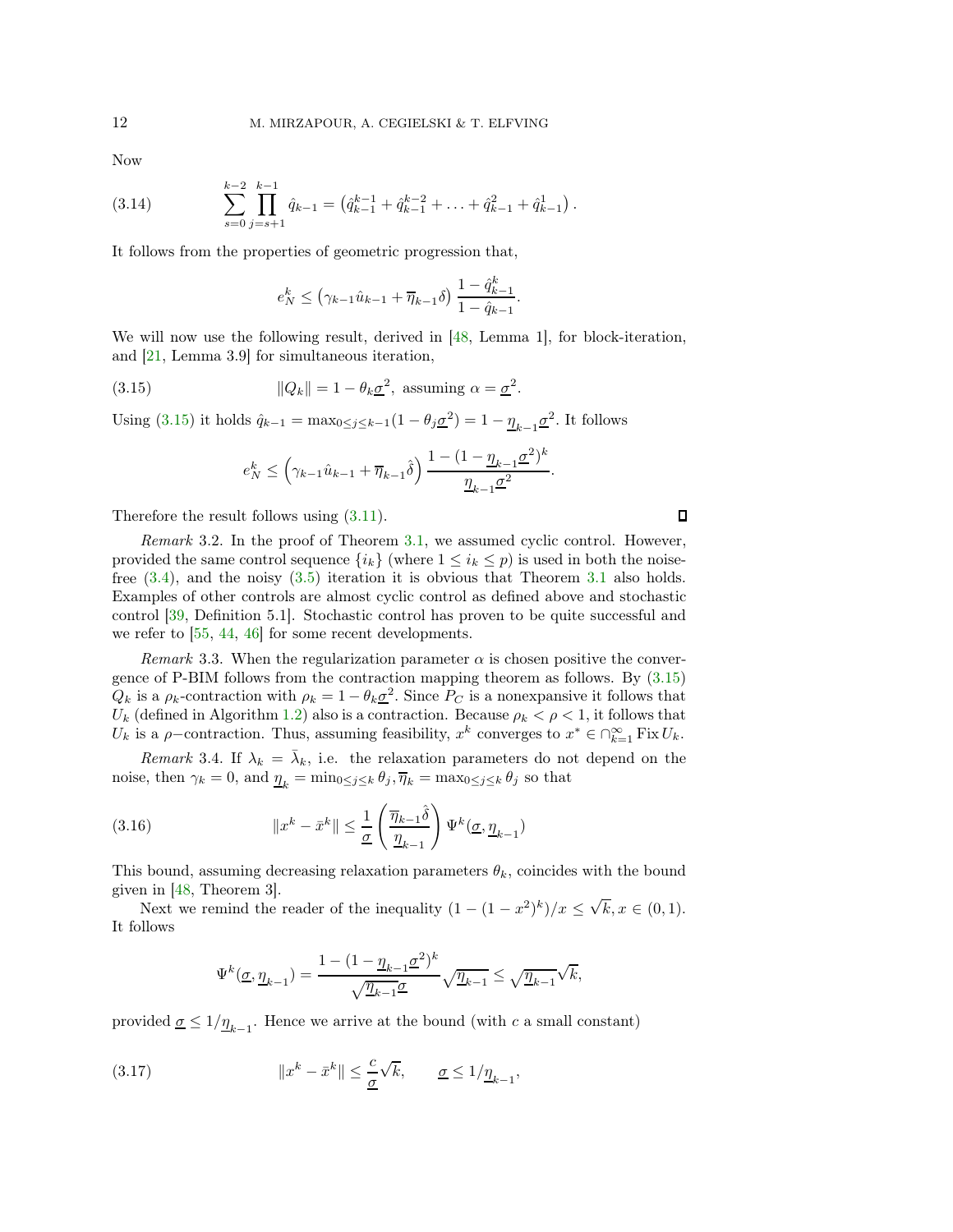cf [\[22,](#page-21-19) [38\]](#page-22-19) for Kaczmarz's method and [\[25\]](#page-21-8) for SIRT. Due to the factor  $1/\underline{\sigma}$  this bound is unrealistically large, but we have not been able to sharpen it. See also [\[20\]](#page-21-3) for a more detailed discussion.

We next give an alternative upper bound for the noise error presented in Theorem [3.1,](#page-9-2) when the relaxation parameters are decreasing, i.e.  $0 < \theta_{k+1} \leq \theta_k$ . At first, following [\[24,](#page-21-17) Propositions 2.3, 2.4], we consider

(3.18) 
$$
g_{k-1}(y) = (2k-1)y^{k-1} - (y^{k-2} + \dots + y + 1)
$$

which has a unique root  $\zeta_k \in (0,1)$  and satisfies  $0 < \zeta_k < \zeta_{k+1} < 1$  and  $\lim_{k\to\infty} \zeta_k = 1$ .

<span id="page-12-4"></span><span id="page-12-1"></span>THEOREM 3.5. If the relaxation parameters are decreasing and satisfy

(3.19) 
$$
0 < \theta_k \le \frac{1}{\|M_t^{1/2} A_t\|^2},
$$

then we have

<span id="page-12-3"></span>(3.20) 
$$
||x^{k} - \bar{x}^{k}|| \leq \frac{1}{\underline{\sigma}} \left( \frac{(\theta_{0} - \theta_{k-1})\hat{u}_{k-1} + \theta_{0}\hat{\delta}}{\sqrt{\theta_{k-1}}} \right) \frac{1 - \zeta_{k}^{k}}{\sqrt{1 - \zeta_{k}}}.
$$

Proof. It holds  $\underline{\eta}_{k-1} = \min \theta_s = \theta_{k-1}, \overline{\eta}_{k-1} = \max \theta_s = \theta_0$  and  $\gamma_{k-1} \leq |\theta_0 - \theta_{k-1}|$ . Based on [\[24,](#page-21-17) Proposition 2.4], we have

<span id="page-12-2"></span>(3.21) 
$$
\max_{0<\sigma\leq 1/\sqrt{\theta_{k-1}}} \Psi^k(\sigma,\theta_k) \leq \sqrt{\theta_{k-1}} \frac{1-\zeta_k^k}{\sqrt{1-\zeta_k}}
$$

where  $\zeta_k \in (0,1)$  is the unique root of [\(3.18\)](#page-12-1). By applying [\(3.21\)](#page-12-2) in [\(3.10\)](#page-10-1) we obtain (3.20).  $(3.20).$  $(3.20).$ 

<span id="page-12-0"></span>4. Relaxation parameters. In [\[48\]](#page-22-16) three step-size rules for use in block iterative methods were studied (the first two were originally proposed in [\[24\]](#page-21-17), and in [\[21\]](#page-21-18) (constrained case) for simultaneous iteration). The main idea with these rules is to control the propagated noise component of the error. Here we use the formulation [\(3.4\)](#page-9-3) for P-BIM (to conform with the notations in the preceding Section and in [\[24\]](#page-21-17), [\[21\]](#page-21-18)).

(4.1) 
$$
\Psi_1 - \text{rule} \qquad \theta_k = \begin{cases} \sqrt{2\overline{\sigma}}^{-2}, & \text{for } k = 0, 1 \\ 2\overline{\sigma}^{-2}(1 - \zeta_k), & \text{for } k \ge 2, \end{cases}
$$

(4.2) 
$$
\Psi_2 - \text{rule} \qquad \theta_k = \begin{cases} \sqrt{2\sigma}^{-2}, & \text{for } k = 0, 1 \\ 2\overline{\sigma}^{-2} \frac{1 - \zeta_k}{(1 - \zeta_k^k)^2}, & \text{for } k \ge 2, \end{cases}
$$

(4.3) 
$$
\Psi_3 - \text{rule} \qquad \theta_k = \begin{cases} \sqrt{2\sigma}^{-2}, & \text{for } k = 0, 1 \\ 2\overline{\sigma}^{-2} \frac{(1 - \zeta_k^k)^2}{(1 - \zeta_k)^{1 - r}}, & \text{for } k \ge 2. \end{cases}
$$

Here  $1 < r \leq 2$ . All three rules are descending, i.e.  $0 < \theta_{k+1} < \theta_k$ ,  $k \geq 2$ . Also for these three rules the relaxation parameters do not depend on the noise.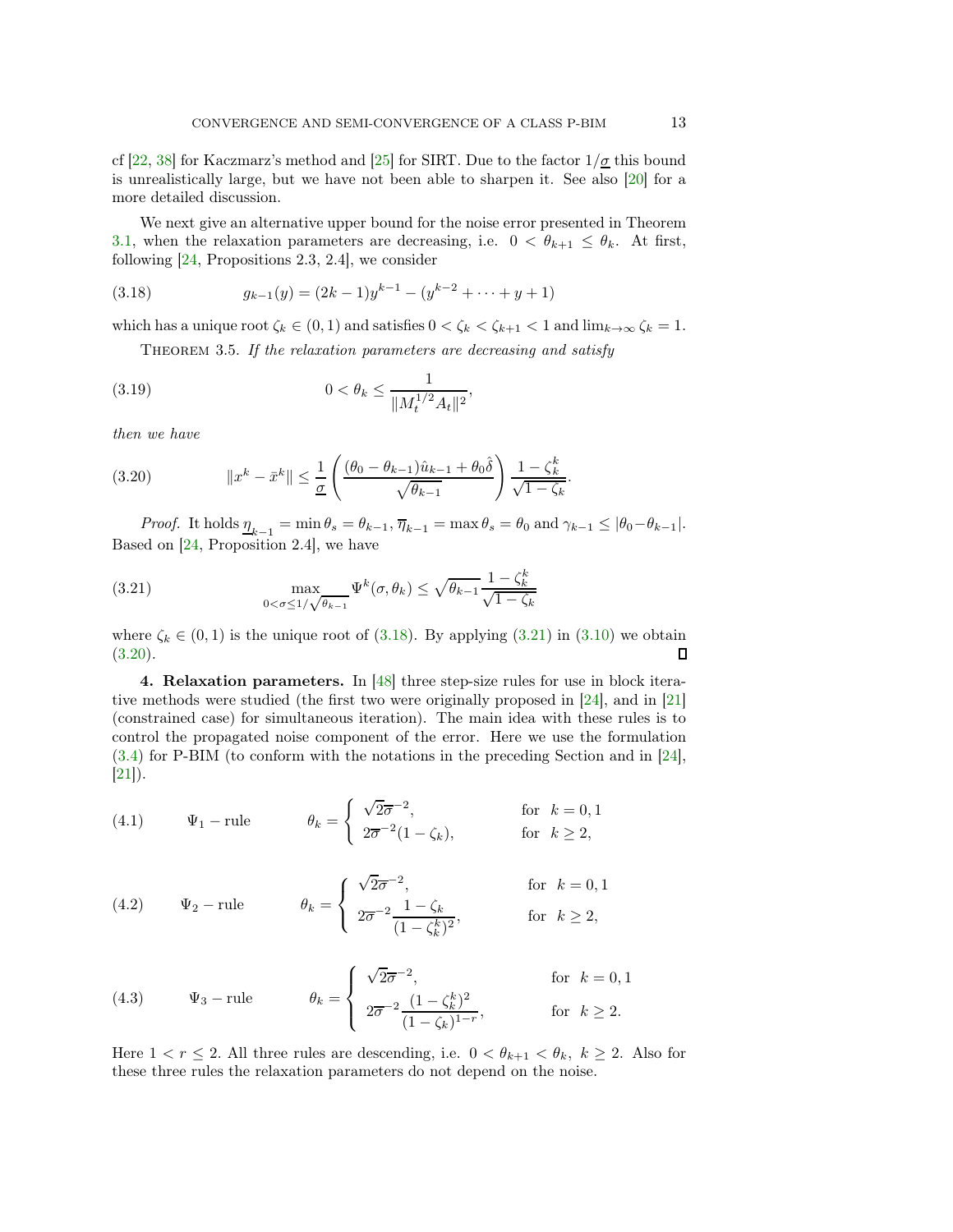The following upper bounds for the noise error were derived in [\[48\]](#page-22-16) (for the simultaneous case see also [\[21\]](#page-21-18)).

(4.4) 
$$
||x^{k} - \bar{x}^{k}|| \le \begin{cases} \frac{\beta_{\delta b}}{\underline{\sigma}} \left(1 - \zeta_{k}^{k}\right) / \left(1 - \zeta_{k}\right), & \Psi_{1} - \text{rule} \\ \frac{\beta_{\delta b}}{\underline{\sigma}} \left(1 - \zeta_{k}^{k}\right)^{2} / \left(1 - \zeta_{k}\right), & \Psi_{2} - \text{rule} \\ \frac{\beta_{\delta b}}{\underline{\sigma}} \left(1 - \zeta_{k}\right)^{\frac{-r}{2}}. & \Psi_{3} - \text{rule} \end{cases}
$$

Here

(4.5) 
$$
\beta_{\delta b} = \max_{1 \leq t \leq p} \| M_{[t]}^{\frac{1}{2}} \delta b^{[t]} \|, \ \beta_b = \max_{1 \leq t \leq p} \| M_{[t]}^{\frac{1}{2}} b^{[t]} \|.
$$

We next derive a new relaxation parameter rule which will be based on the bound [\(3.20\)](#page-12-3). We will then use the following heuristic  $\hat{u}_k \leq \hat{u}_0$ . This was fulfilled in all our numerical experiments (but we have no formal proof). Also we use, for simplicity  $x^0 = 0$  (as in the experiments). Hence

<span id="page-13-1"></span><span id="page-13-0"></span>
$$
\hat{u}_k \approx \hat{u}_0 \le \max_{1 \le t \le p} \|A_t M_t b^t\| \le \overline{\sigma} \beta_b.
$$

Further using [\(3.6\)](#page-9-5)  $\hat{\delta} \leq \overline{\sigma} \beta_{\delta b}$ . Summarizing we get

(4.6) 
$$
\hat{u}_k \approx \bar{\sigma} \beta_b, \ \hat{\delta} \approx \bar{\sigma} \beta_{\delta b}.
$$

Again the basic idea is to control the noise error. Therefore consider the function

(4.7) 
$$
\frac{\beta_{\delta b}}{\underline{\sigma}} \left(1 - \zeta_k^k\right)^{\frac{1}{2}} \left(1 - \zeta_k\right)^{\frac{-r}{2}}
$$

We now enforce that the noise error bound  $(3.20)$  equals  $(4.7)$ . It follows, also using  $(4.6)$ 

$$
\frac{\overline{\sigma}}{\underline{\sigma}}\left(\frac{(\theta_0 - \theta_{k-1})\beta_b + \theta_0\beta_{\delta b}}{\sqrt{\theta_{k-1}}}\right)\frac{1 - \zeta_k^k}{\sqrt{1 - \zeta_k}} = \frac{\beta_{\delta b}}{\underline{\sigma}}\left(1 - \zeta_k^k\right)^{\frac{1}{2}}\left(1 - \zeta_k\right)^{\frac{-r}{2}}
$$

After simplification we get

$$
\overline{\sigma}\left(\frac{(\theta_0-\theta_{k-1})\beta_b+\theta_0\beta_{\delta b}}{\sqrt{\theta_{k-1}}}\right)=\beta_{\delta b}\frac{(1-\zeta_k)^{\frac{1-r}{2}}}{\sqrt{1-\zeta_k^k}}.
$$

By solving for  $\theta_{k-1}$ , and using that  $\theta_0 = \sqrt{2}/\overline{\sigma}^2$  one gets (after elementary calculations)

$$
\theta_{k-1} = \frac{\mathcal{B} + \mathcal{Z}_{k,r}^2 \beta_{\delta b}^2 - \mathcal{Z}_{k,r} \beta_{\delta b} \sqrt{\mathcal{Z}_{k,r}^2 \beta_{\delta b}^2 + 2\mathcal{B}}}{2\overline{\sigma}^2 \beta_b^2},
$$

where

$$
\mathcal{B} = 2\sqrt{2}\beta_b \left(\beta_b + \beta_{\delta b}\right), \ \mathcal{Z}_{k,r} = \frac{\left(1 - \zeta_k\right)^{\frac{1-r}{2}}}{\sqrt{\left(1 - \zeta_k^k\right)}}.
$$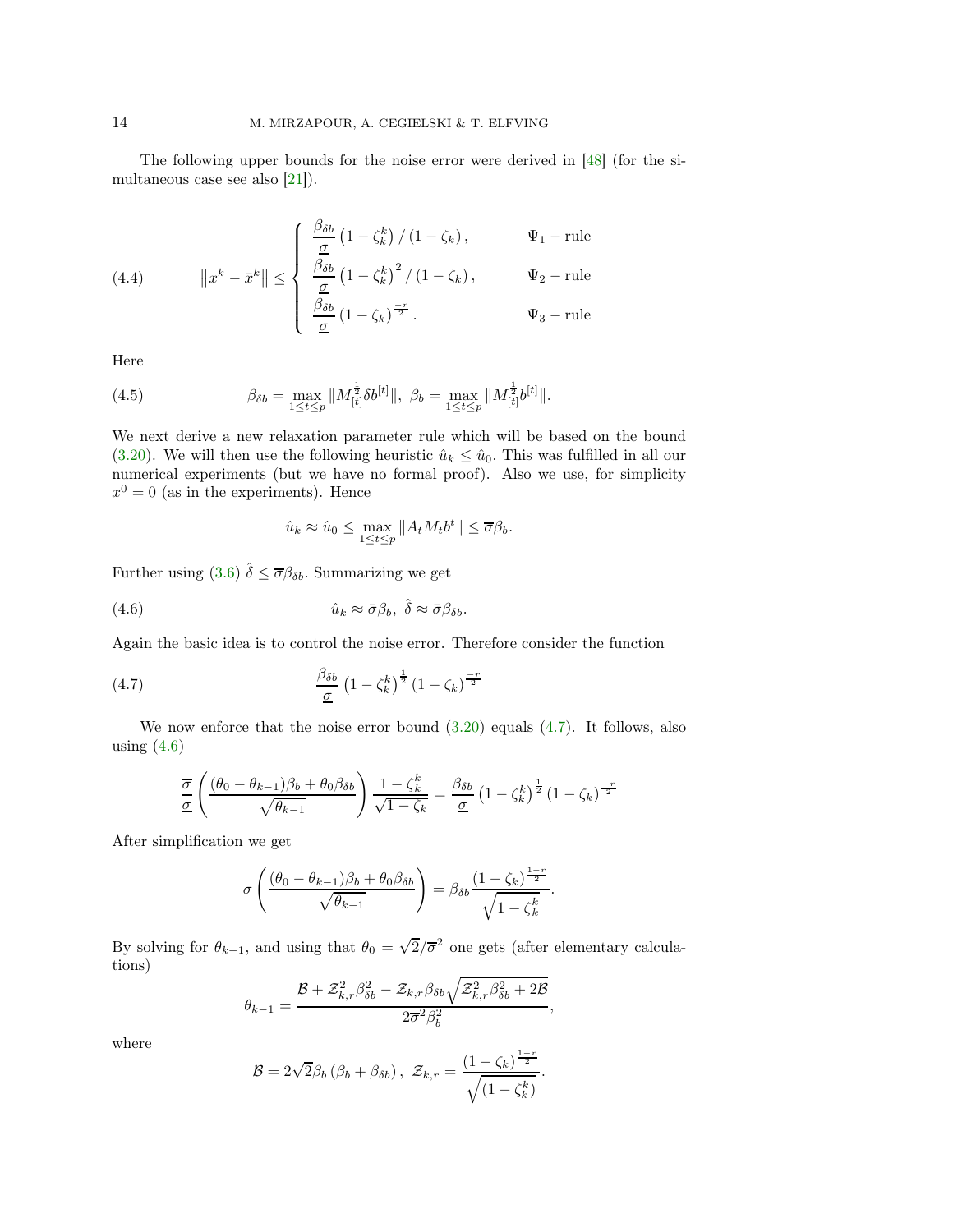Summarizing we have the following rule (4.8)

$$
\Gamma - \text{rule} \qquad \theta_k = \begin{cases} \frac{\sqrt{2}}{\overline{\sigma}^2}, & \text{for } k = 0, 1\\ \frac{\mathcal{B} + \mathcal{Z}_{k,r}^2 \beta_{\delta b}^2 - \mathcal{Z}_{k,r} \beta_{\delta b} \sqrt{\mathcal{Z}_{k,r}^2 \beta_{\delta b}^2 + 2\mathcal{B}}}{2\overline{\sigma}^2 \beta_b^2}, & \text{for } k \ge 2, \end{cases}
$$

where  $1 < r \leq 2$ . Note that the parameters depend on the noise. With no noise present  $\theta_k = \theta_0, k \ge 1$ . We mention here the recent paper [\[2,](#page-20-3) Proposition 5] where also knowledge of  $\|\delta b\|$  is utilized. By construction the noise upper bound for the Γ−rule is

(4.9) 
$$
||x^{k} - \bar{x}^{k}|| \le \frac{\beta_{\delta b}}{\underline{\sigma}} \left(1 - \zeta_{k}^{k}\right)^{\frac{1}{2}} \left(1 - \zeta_{k}\right)^{\frac{-r}{2}}, \qquad \Gamma - \text{rule.}
$$

Let  $||x^k - \bar{x}^k||_{\Omega}$  denote the *upper* bound for the noise error when  $\Omega$ -rule is used for choosing relaxation parameters. Then the following inequalities obviusly hold,

$$
(4.10) \quad ||x^k - \bar{x}^k||_{\Gamma} \le ||x^k - \bar{x}^k||_{\Psi_3} \text{ and } ||x^k - \bar{x}^k||_{\Psi_2} \le ||x^k - \bar{x}^k||_{\Psi_1} \quad \text{for} \quad k \ge 0.
$$

The bounds for the  $\Psi_3$  and the  $\Psi_2$  rules respectively may intersect see [\[48,](#page-22-16) Figure 2]. We next show that the  $\Gamma$ -rule also is a diminishing step-size strategy,

LEMMA 4.1. Let  $r \in (1,2], k \geq 2$ . The relaxation parameters in the Γ-rule are descending, i.e.  $0 < \theta_{k+1} < \theta_k$ .

*Proof.* Since  $\zeta_k \in (0,1)$ , we have

$$
\frac{d\mathcal{Z}_{k,r}}{d\zeta_k} = \left(\frac{r-1}{(1-\zeta_k)} + \frac{k\zeta_k^{k-1}}{(1-\zeta_k^k)}\right) \frac{(1-\zeta_k)^{\frac{1-r}{2}}}{2\sqrt{1-\zeta_k^k}} > 0.
$$

Showing that  $\mathcal{Z}_{k,r}(\zeta_k)$  is increasing. Next

$$
\frac{d\theta_k}{d\mathcal{Z}_{k,r}} = \frac{1}{2\overline{\sigma}^2 \beta_b \sqrt{\beta_{\delta b}^2 \mathcal{Z}_{k,r}^2 + 2\mathcal{B}}} \tau_{k,r},
$$

with

$$
\tau_{k,r} = \beta_{\delta b} \mathcal{Z}_{k,r} \sqrt{\beta_{\delta b}^2 \mathcal{Z}_{k,r}^2 + 2\mathcal{B} - (\mathcal{B} + \beta_{\delta b}^2 \mathcal{Z}_{k,r}^2) .}
$$

We now show that  $\tau_{k,r} < 0$ . To this end assume the contrary, i.e.

$$
\beta_{\delta b} \mathcal{Z}_{k,r} \sqrt{\beta_{\delta b}^2 \mathcal{Z}_{k,r}^2 + 2\mathcal{B}} \geq \left(\mathcal{B} + \beta_{\delta b}^2 \mathcal{Z}_{k,r}^2\right),
$$

After squaring and simplifying one gets  $\mathcal{B}^2 \leq 0$ , a contradiction. Hence  $\frac{d\theta_k}{d\mathcal{Z}_{k,r}} < 0$ . As noted previously  $\zeta_k(k)$  is increasing. Therefore the result follows by the chain rule.

In Section [5,](#page-15-0) in addition to the above rules also the ' $\theta$ −opt' rule is used. This means finding that constant value of  $\theta$  which give rise to the smallest relative error within a fixed number of cycles  $(max)$ . Here a cycle denotes one pass through all p row-blocks. This value of  $\theta$  is found by searching over the interval  $0 < \theta_{opt} < 2/\overline{\sigma}^2$ . This strategy requires knowledge of the exact solution, so for real data one would first need to train the algorithm using simulated data, see [\[32,](#page-21-5) Section 6]. In our tests we took  $cmax = 100$  and used the exact phantom for training. This is clearly unrealistic but we think it is of interest to include this rule for comparison with our other rules.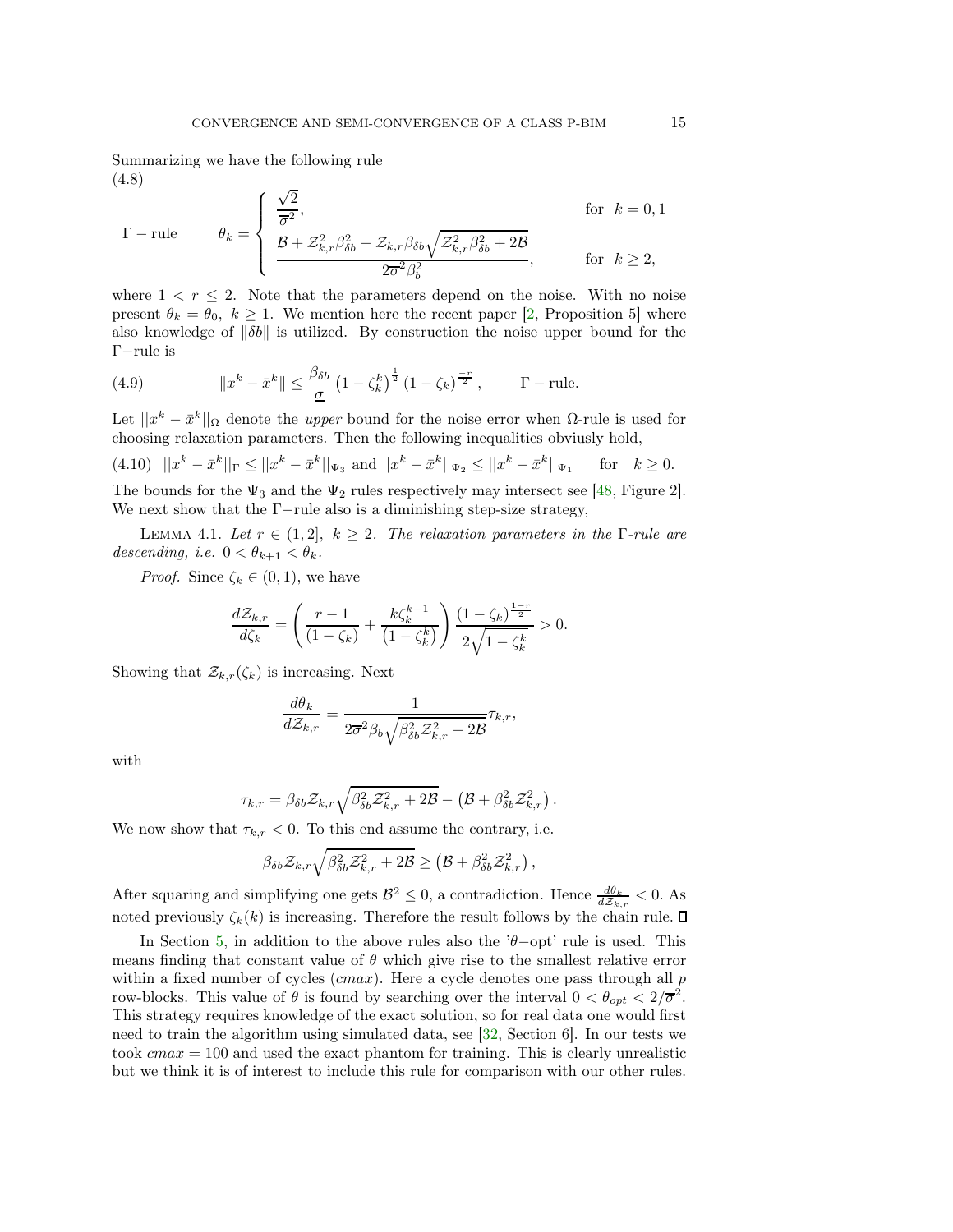<span id="page-15-1"></span>

|                            |                |             | <b>Estimated value</b> |           |           |
|----------------------------|----------------|-------------|------------------------|-----------|-----------|
| Problem/<br>noise          | $\#$ of blocks | Exact value | $g=1\%$                | $g = 2\%$ | $g=3\%$   |
| $case-one/ 2\%$            | 8              | 14.04       | 5.07                   | 10.14     | 15.22     |
|                            | 22             | 19.71       | 8.70                   | 17.40     | 26.10     |
| case-two/ $2\%$            | 8              | 8.75        | 4.87                   | 9.56      | 14.33     |
|                            | 22             | 15.82       | 7.59                   | 15.17     | 22.77     |
|                            |                |             | $g=3\%$                | $g=5\%$   | $g = 7\%$ |
| $\,\case\text{-one}/\,5\%$ | 8              | 28.36       | 19.29                  | 32.14     | 45.01     |
|                            | 22             | 45.91       | 31.55                  | 52.59     | 73.64     |
| case-two/ $5\%$            | 8              | 15.10       | 8.95                   | 14.91     | 20.88     |
|                            | 22             | 21.57       | 13.48                  | 22.47     | 31.46     |

TABLE 1 *Exact and estimated values for*  $||M^{\frac{1}{2}}\delta b||$ .

<span id="page-15-0"></span>5. Numerical Results. We will report on tests using examples from the field of image reconstruction from projections. To create the projection matrix A and the right hand side b the paralleltomo function in the MATLAB package AIR tools [\[32\]](#page-21-5) is used. We take the Shepp-Logan phantom as the original image  $x^*$  discretized into  $365\times365$  square pixels. In the first test problem we use 88 views uniformly distributed over 180 degrees, and 516 projections per view. Since zero rows do not contribute to the reconstruction, after identifying and removing these, the resulting matrix A has dimension  $40796 \times 133225$  (*case-one*). Although in our application iterative methods usually are more competitive the more underdetermined the system is this might not be the case in other applications. Therefore we also consider taking more rays (264) per projection leading to a matrix of dimension  $122388 \times 133225$  (case-two). Apart from using noise-free data we added independent Gaussian noise of mean 0 and relative noise-level ( $\|\delta b\|/\|b\|$ ) 2% and 5% respectively. In the experiments we set  $x^0 = 0$  and  $C_{[t]} = [0, 1]^n$  for  $t = 1, \ldots, p$ . We further partition the matrix A and the right hand side  $b$  into  $8$  and  $22$  blocks, respectively. The largest and smallest (nonzero) singular values of each block is estimated using the power method [\[56\]](#page-22-29). We further used Cimmino's M-Matrix. The error metric is Relative Error defined by

(5.1) Relative Error = 
$$
\frac{\|x^k - x^*\|}{\|x^*\|}.
$$

All codes are written in MATLAB(R2015a) and conducted on a PC with a Intel Core i7-7700K CPU @ 4.2 GHz and 16 GB RAM.

When using the  $\underline{\Gamma}$ -rule we need to estimate  $||M^{\frac{1}{2}}\delta b||$ . Therefore we randomly generated a new vector  $\overline{\delta b}$  analogous with original  $\delta b$ . To show that the estimate  $||M^{\frac{1}{2}}\overline{\delta b}||$ does not strongly influence the final results, for each case, three random  $\overline{\delta b}$  with different noise levels are generated as follows. We first generated  $e = randn(size(b)),$ then put  $\overline{\delta b} = g||b||e/||e||$  where g denotes guessed noise level. We take  $g = 0.01, 0.02$ and 0.03 for 2\% noise and  $q = 0.03, 0.05$  and 0.07 for 5\% noise. Table [1](#page-15-1) shows exact (i.e.  $||M^{\frac{1}{2}}\delta b||$ ) and estimated values (i.e.  $||M^{\frac{1}{2}}\overline{\delta b}||$ ). It will be seen from Figures below that the error-curves are quite robust versus the estimates of the noise.

Following [\[48\]](#page-22-16), we take  $r = 1.5$  in the  $\Psi_3$  rule. As noted above  $r \in (1, 2]$  in the Γ−rule. In Figure [1](#page-16-1) the effect of picking different r−values is displayed. As seen, the choice of proper value of r can have efficacious impact on the rate of convergence. The value of r should also be chosen in such a way that the property  $(3.19)$  is satisfied,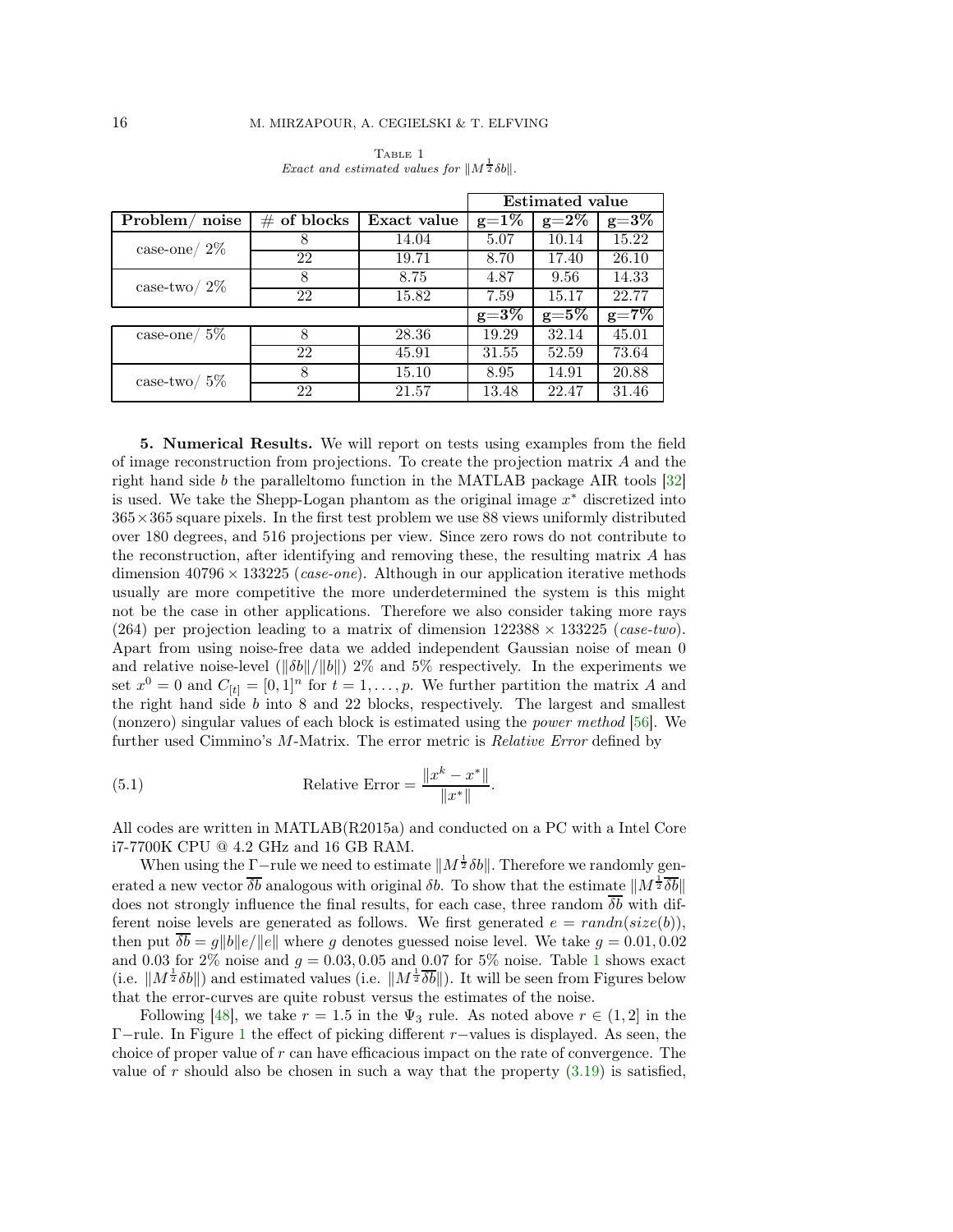<span id="page-16-1"></span>

FIG. 1. The effect of using different values for "r" on  $\Gamma$  rule.

<span id="page-16-0"></span>

Fig. 2. The effect of using constraints (solid curves) and not using constraints (dotted curves) in  $\Gamma$  and  $\Psi_3$  rules.

at least after a few iterations. To insure this, we take  $r = 1.5$  and 1.75 for 2% and 5% noise, respectively. Then [\(3.19\)](#page-12-4) will be satisfied, for  $k \geq 2$ . We further remark that our computational experience shows that the unregularized problem ( $\alpha = 0$ ) gives results that are indistinguishable from those of the regularized problem with  $\alpha = \underline{\sigma}^2$ . In the sequel we study relative error curves during  $cmax = 100$  cycles, but will also extend to  $cmax = 500$  cycles to study semiconvergence. Figure [2](#page-16-0) illustrates the importance of incorporating constraints, especially for highly underdetermined systems, during the iterations.

We next discuss Figures [3](#page-17-0) and [4](#page-17-1) where we display error-curves, and relaxation parameters for both case-one and case-two using 2% noise-level. Since the relaxation parameters showed a similar behavior for the same noise-level we only display these for case-one. We observe that the relative error is much smaller for the Γ−rule than for the best  $\Psi$ -rule ( $\Psi_3$ ). The reason for this behavior could be that the corresponding relaxation parameters are bigger using the Γ−rule than using the Ψ−rule.

In Figures [5](#page-18-0) and [6](#page-18-1) we show error curves and relaxation parameters (for case-two) using 5% noise. It is seen that now there is smaller difference in relative error between the Γ-rule and the  $\Psi_3$ -rule. We see from the figures that the relaxation parameters using the two rules are quite close in value. We have also listed the minimal error and corresponding cycle number in Tables [2](#page-17-2) and [3.](#page-19-0)

We note from Figures [3,](#page-17-0) [4,](#page-17-1) [5](#page-18-0) and 5 that semi-convergence has hardly begun for the Γ-rule. To see more clearly this effect we extend in Figure [7](#page-19-1) the error curves (for two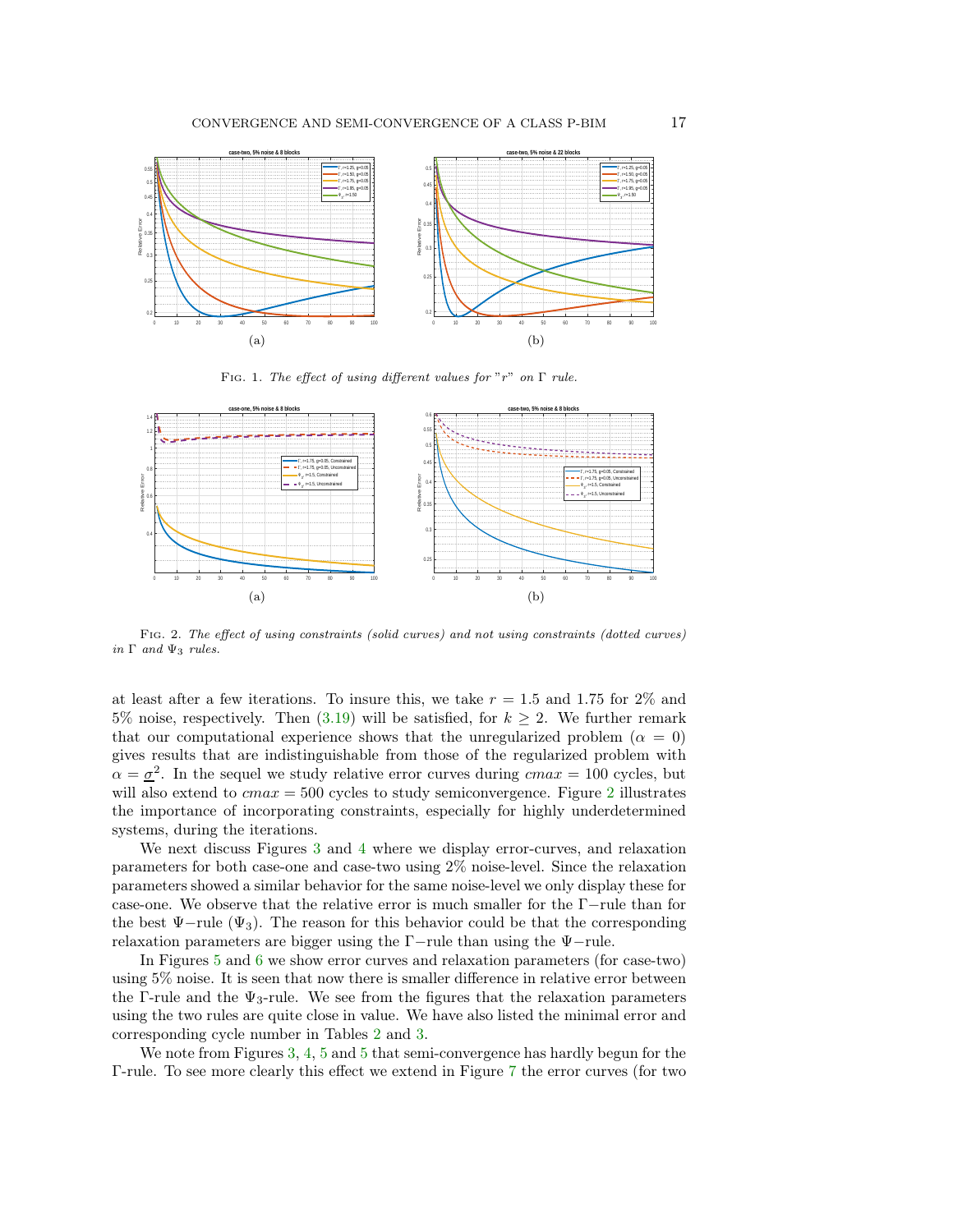<span id="page-17-0"></span>

Fig. 3. Case-one with 2% noise. Relaxation parameter behavior (first row) and relative error history (second row) for 8 blocks (left column) and 22 blocks (right column).

<span id="page-17-1"></span>

<span id="page-17-2"></span>Fig. 4. Case-two with 2% noise. Relative error history for 8 blocks (left column) and 22 blocks (right column).

TABLE 2 Minimum relative error and corresponding cycle number , when 2% noise applied.

|                     | $\#$ of blocks | <b>Strategy</b> |              |               |               |               |
|---------------------|----------------|-----------------|--------------|---------------|---------------|---------------|
| <b>Test Problem</b> |                | $\theta_{opt}$  | $\Psi_3$     |               |               |               |
|                     |                |                 |              | $q = 0.01$    | $q = 0.02$    | $q = 0.03$    |
| Case One            |                | (66, 0.1531)    | 100, 0.2914) | (100, 0.1543) | (100, 0.1622) | (100, 0.1706) |
|                     | 22             | (29, 0.1538)    | 100, 0.2295  | (100, 0.1530) | (100, 0.1567) | (100, 0.1613) |
| Case Two            |                | (40, 0.1221)    | 100, 0.2715  | (100, 0.1265) | (100, 0.1449) | (100, 0.1597) |
|                     | 22             | (15, 0.1219)    | 100, 0.2128  | (64, 0.1217)  | (100, 0.1237) | (100, 0.1300) |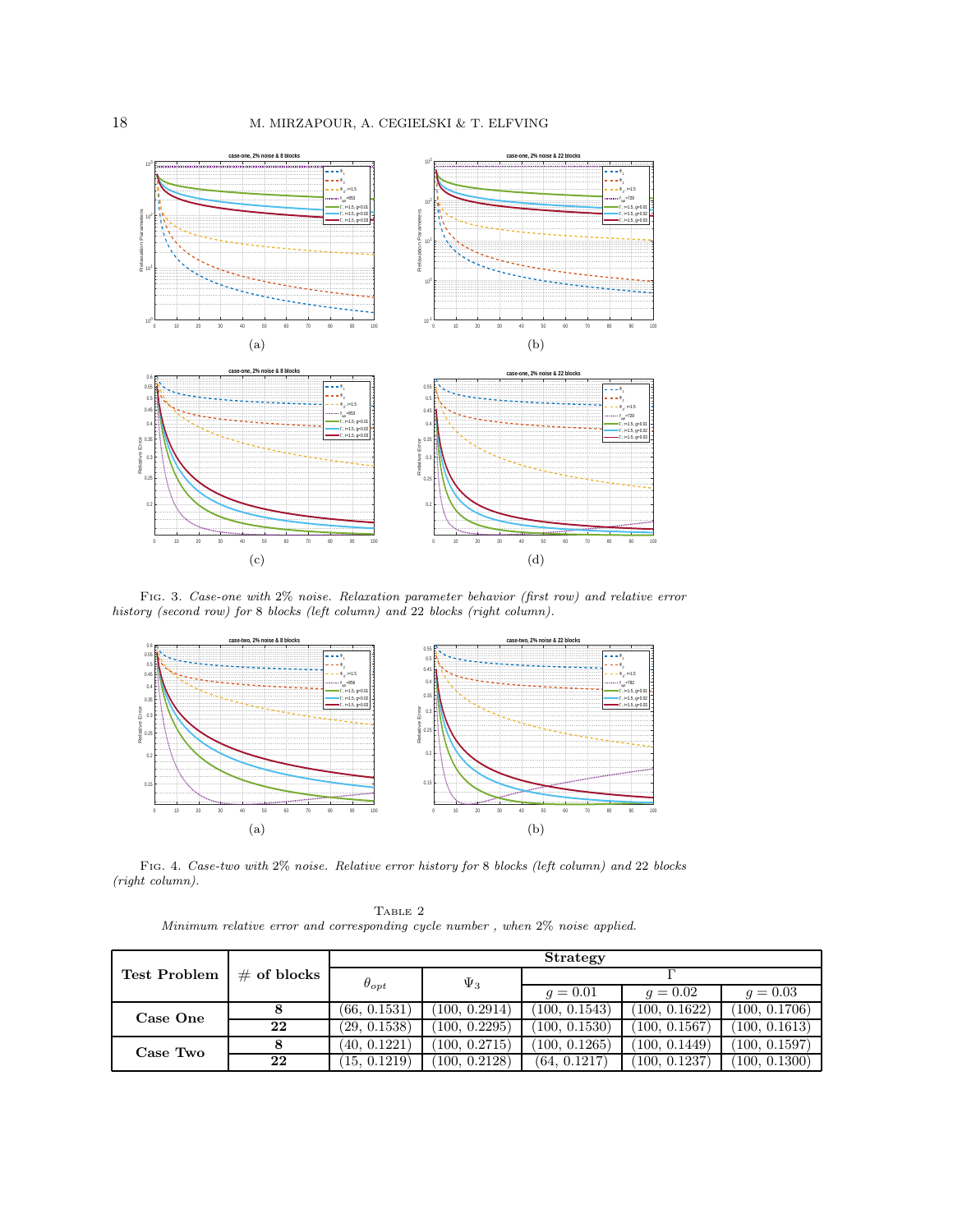<span id="page-18-0"></span>

Fig. 5. Case-one with 5% noise. Relative error history for 8 blocks (left column) and 22 blocks (right column).

<span id="page-18-1"></span>

Fig. 6. Case-Two with 5% noise. Relaxation parameter behavior (first row) and relative error history (second row) for 8 blocks (left column) and 22 blocks (right column).

cases) to  $cmax = 500$ . In this Figure we have marked the point where the error has its minimum, i.e. the cycle number where semi-convergence starts. We see that the θ−opt rule has the fastest convergence (note again that we used the exact phantom for training). For this rule the semi-convergence behavior is quite pronounced, and hence it requires a reliable stopping criterion (the choice of stopping criterion is an interesting issue but is not addressed in this paper). In contrast the  $\Psi$  – and  $\Gamma$ rules show little effect of semi-convergence, and therefore it is less critical where the iterations are stopped.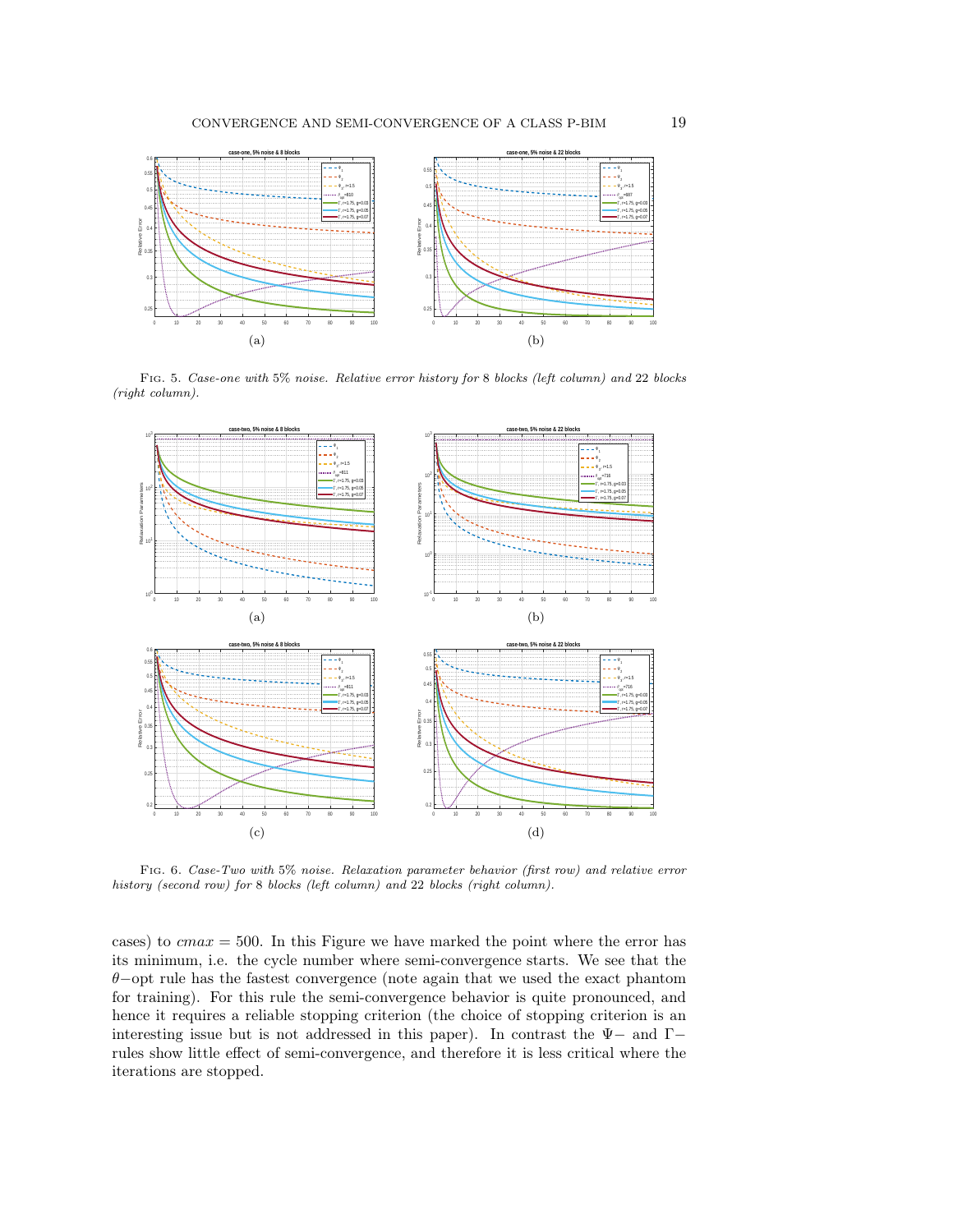<span id="page-19-0"></span>

|                     | $\#$ of blocks | <b>Strategy</b> |               |               |               |               |
|---------------------|----------------|-----------------|---------------|---------------|---------------|---------------|
| <b>Test Problem</b> |                | $\theta_{opt}$  | $\Psi_3$      |               |               |               |
|                     |                |                 |               | $q = 0.03$    | $q = 0.05$    | $q = 0.07$    |
| Case One            |                | (12, 0.2383)    | (100, 0.2914) | (100, 0.2439) | (100, 0.2666) | (100, 0.2866) |
|                     | 22             | (5, 0.2392)     | (100, 0.2557) | (97, 0.2398)  | (100, 0.2495) | (100, 0.2639) |
| Case Two            |                | (15, 0.1947)    | (100, 0.2769) | (100, 0.2606) | (100, 0.2356) | (100, 0.2408) |
|                     | 22             | (6, 0.1948)     | (100, 0.2559) | (100, 0.1952) | (100, 0.2200) | (100, 0.2313) |

Table 3 Minimum relative error and corresponding cycle number , when 5% noise applied.

<span id="page-19-1"></span>

FIG. 7. The symbol  $\bullet$  indicates the point that semi-convergence starts.

The behavior of the relative noise error  $||x^k - \bar{x}^k||/||\bar{x}^k||$ , and the relative iteration error  $\|\bar{x}^k - x^*\|/\|x^*\|$  for case-one is shown in Figure [8.](#page-20-4) Figure [9](#page-20-5) shows the phantom and reconstructions using the  $\Psi_3$  and the Γ-rule respectively for case-one. To better judge the quality of the two reconstructions we display also the corresponding difference images. These are defined as the difference between the phantom and the respective reconstruction. More artifacts and noise can be seen in the left image  $(\Psi_3)$ than in the right image  $(Γ)$ .

**6. Conclusion.** We define a sequential block-iterative iteration  $(2.12)$  for solving split feasibility problems in Hilbert space. In this respect it compliments the simultaneous block iteration given in [\[15\]](#page-21-25) (defined in the finite dimensional case). The basic operators involved are weakly regular cutters which includes e.g. metric projections. A complete convergence analysis is provided. When the projecting sets are polyhedral it is also shown that the iterates converge linearly. The projected Block Iterative method (P-BIM) Algorithm [1.2](#page-3-1) is a special case of our general method. We also consider the noise error of P-BIM, and derive a new upper bound. This bound generalizes earlier bounds given in [\[21,](#page-21-18) [24,](#page-21-17) [22,](#page-21-19) [48\]](#page-22-16). In particular we extend the noise error analysis of block-iteration to projected block-iteration, and also to the case when the relaxation parameters are allowed to depend on the noise. Based on the new bound a new rule for picking relaxation parameters is derived. We demonstrate the performance of P-BIM using this and other relaxation parameter rules on examples taken from tomographic imaging.

Acknowledgement. We thank two anonymous referees for useful suggestions, and professor Per Christian Hansen and professor Touraj Nikazad for their comments on an earlier version.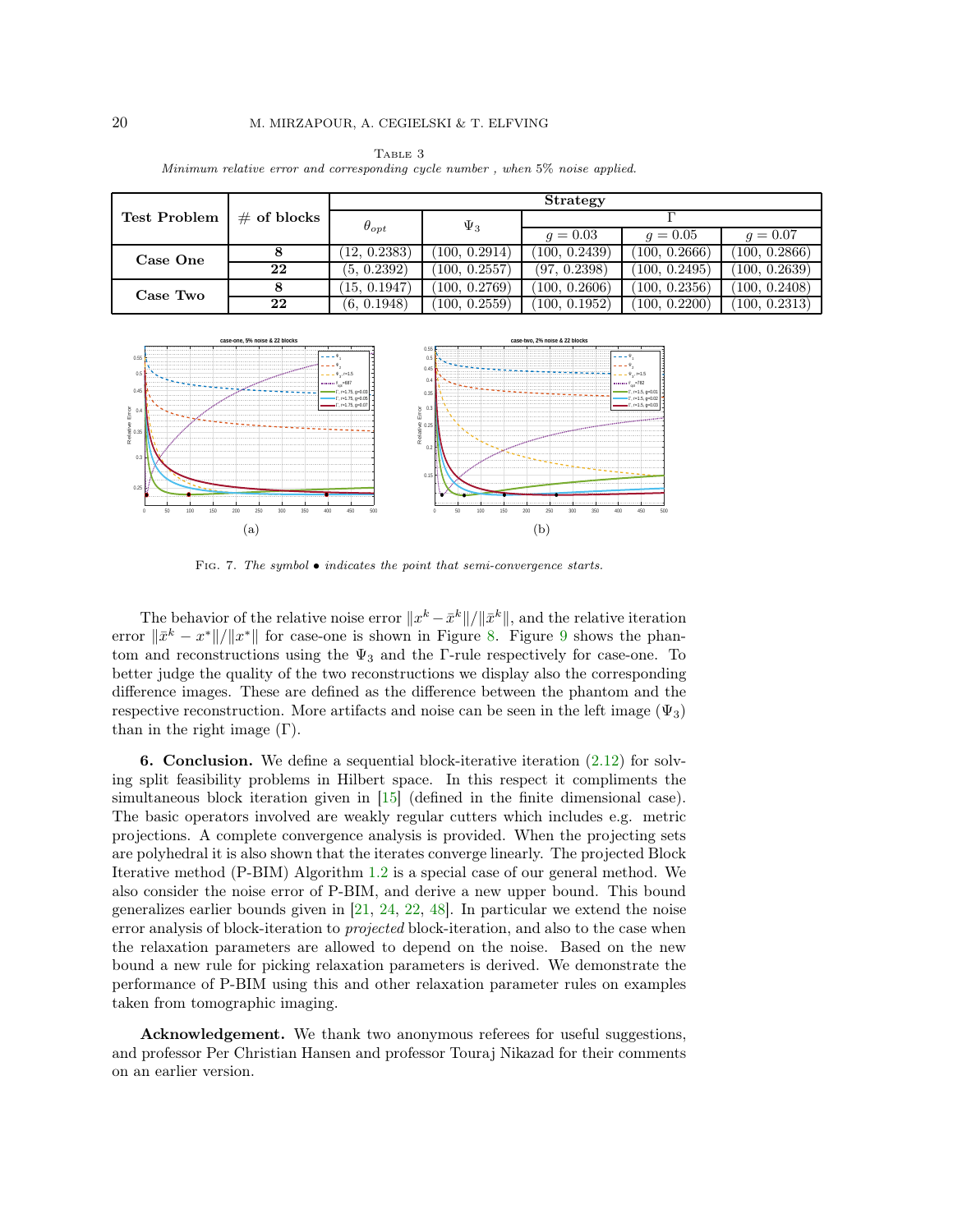<span id="page-20-4"></span>

<span id="page-20-5"></span>Fig. 8. Relative noise error  $||x^k - \bar{x}^k||/||x^*||$  (dashed), and the relative iteration error  $||\bar{x}^k$  $x^* \, || / ||x^* ||.$ 



Fig. 9. (a) The original image (left), the reconstructed image using  $\Psi_3$  strategy (middle) and the reconstructed image using the  $\Gamma$  strategy, and (b) the difference images for the  $\Psi_3$  strategy (left) and  $\Gamma$  strategy (right).

## REFERENCES

- <span id="page-20-0"></span>[1] R. Aharoni and Y. Censor, Block-iterative projection methods for parallel computation of solutions to convex feasibility problems, Linear Algebra and Its Applications, 120 (1989), pp. 165–175.
- <span id="page-20-3"></span>[2] Z.-Z. Bai, A. Buccini, K. Hayami, L. Reichel, J.-F. Yin, and N. Zheng, Modulus-based method for constrained Tikhonov regularization, Journal of Computational and Applied Mathematics, 319 (2017), pp. 1–13.
- <span id="page-20-1"></span>[3] H. BAUSCHKE AND J. BORWEIN, On projection algorithms for solving convex feasibility problems, SIAM review, 38 (1996), pp. 367–426.
- <span id="page-20-2"></span>[4] H. H. BAUSCHKE AND P. L. COMBETTES, Convex analysis and monotone operator theory in Hilbert spaces, vol. 408, CMS Books in Mathematics, Springer, Cham, 2017.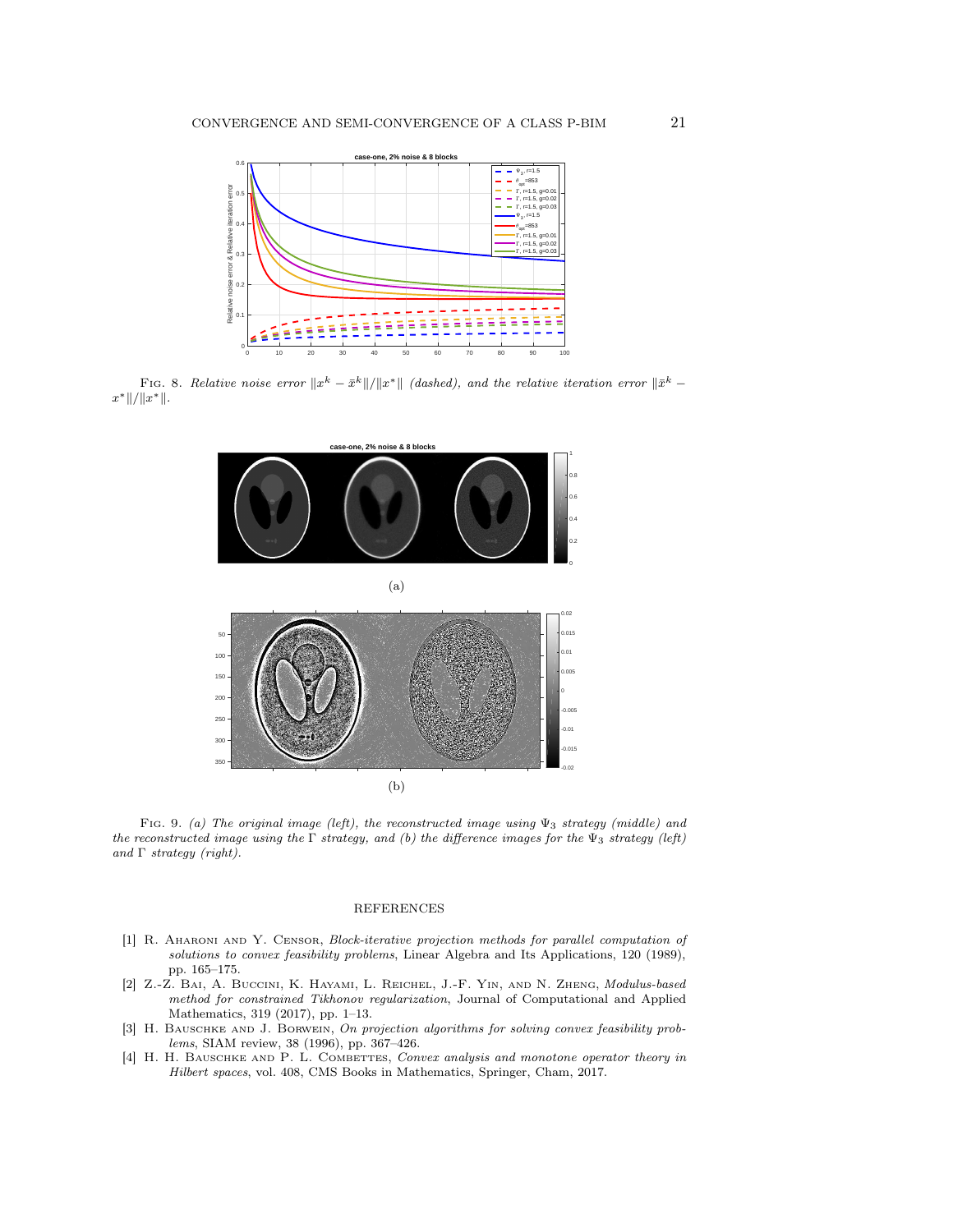- <span id="page-21-13"></span><span id="page-21-7"></span>[5] M. BERTERO AND P. BOCCACCI, Introduction to Inverse Problems in Imaging, CRC press, 1998.
- [6] C. Byrne, Iterative oblique projection onto convex sets and the split feasibility problem, Inverse problems, 18 (2002), pp. 441–453.
- <span id="page-21-27"></span>[7] C. Byrne, Y. Censor, A. Gibali, and S. Reich, The split common null point problem, J. Nonlinear Convex Anal, 13 (2012), pp. 759–775.
- <span id="page-21-14"></span>[8] C. L. Byrne, Block-iterative methods for image reconstruction from projections, IEEE Transactions on Image Processing, 5 (1996), pp. 792–794.
- <span id="page-21-4"></span>[9] A. Cegielski, Iterative Methods for Fixed Point Problems in Hilbert Spaces, vol. 2057 of Lecture Notes in Mathematics, Springer, Heidelberg, 2012.
- <span id="page-21-23"></span>[10] A. CEGIELSKI, General method for solving the split common fixed point problem, Journal of Optimization Theory and Applications, 165 (2015), pp. 385–404.
- <span id="page-21-21"></span>[11] A. Cegielski, S. Reich, and R. Zalas, Regular sequences of quasi-nonexpansive operators and their applications, SIAM Journal on Optimization, 28 (2018), pp. 1508–1532.
- <span id="page-21-24"></span>[12] A. Cegielski, S. Reich, and R. Zalas, Weak, strong and linear convergence of the CQmethod via the regularity of Landweber operators, Optimization, 69 (2020), pp. 605–636.
- <span id="page-21-22"></span>[13] Y. Censor and T. Elfving, A multiprojection algorithm using Bregman projections in a product space, Numerical Algorithms, 8 (1994), pp. 221–239.
- <span id="page-21-11"></span>[14] Y. CENSOR, T. ELFVING, G. T. HERMAN, AND T. NIKAZAD, On diagonally relaxed orthogonal projection methods, SIAM Journal on Scientific Computing, 30 (2008), pp. 473–504.
- <span id="page-21-25"></span>[15] Y. CENSOR, T. ELFVING, N. KOPF, AND T. BORTFELD, The multiple-sets split feasibility problem and its applications for inverse problems, Inverse Problems, 21 (2005), p. 2071.
- <span id="page-21-10"></span>[16] Y. CENSOR, D. GORDON, AND R. GORDON, Component averaging: An efficient iterative parallel algorithm for large and sparse unstructured problems, Parallel computing, 27 (2001), pp. 777–808.
- <span id="page-21-26"></span>[17] Y. Censor and A. Segal, The split common fixed point problem for directed operators, J. Convex Anal, 16 (2009), pp. 587–600.
- <span id="page-21-16"></span>[18] Y. CENSOR AND A. ZASLAVSKI, String-averaging projected subgradient methods for constrained minimization, Optimization Methods and Software, 29 (2014), pp. 658–670.
- <span id="page-21-9"></span>[19] G. Cimmino, Cacolo approssimato per le soluzioni dei systemi di equazioni lineari, La Ricerca Scientifica, II 9 (1938), pp. 326–333.
- <span id="page-21-3"></span>[20] T. Elfving, Row and column based iterations, Applied Analysis and Optimization, 2 (2018), pp. 219–236.
- <span id="page-21-18"></span>[21] T. Elfving, P. C. Hansen, and T. Nikazad, Semiconvergence and relaxation parameters for projected SIRT algorithms, SIAM Journal on Scientific Computing, 34 (2012), pp. A2000– A2017.
- <span id="page-21-19"></span>[22] T. Elfving, P. C. Hansen, and T. Nikazad, Semi-convergence properties of Kaczmarz's method, Inverse Problems, 30 (2014), p. 055007.
- <span id="page-21-12"></span>[23] T. ELFVING AND T. NIKAZAD, Properties of a class of block-iterative methods, Inverse Problems, 25 (2009), p. 115011.
- <span id="page-21-17"></span>[24] T. Elfving, T. Nikazad, and P. C. Hansen, Semi-convergence and relaxation parameters for a class of SIRT algorithms, Electronic Transactions on Numerical Analysis, 37 (2010), pp. 321–336.
- <span id="page-21-8"></span>[25] H. W. Engl, M. Hanke, and A. Neubauer, Regularization of Inverse Problems, vol. 375, Springer Science & Business Media, 1996.
- <span id="page-21-2"></span>[26] P. GILBERT, Iterative methods for the three-dimensional reconstruction of an object from projections, Journal of theoretical biology, 36 (1972), pp. 105–117.
- <span id="page-21-20"></span>[27] K. GOEBEL AND R. SIMEON, Uniform convexity, hyperbolic geometry, and nonexpansive mappings, Marcel Dekker, New York and Basel, 1984.
- <span id="page-21-1"></span>[28] R. Gordon, Stop breast cancer now! imagining imaging pathways toward search, destroy, cure, and watchful waiting of premetastasis breast cancer, in Breast Cancer, Springer, 2010, pp. 167–203.
- <span id="page-21-0"></span>[29] R. Gordon, R. Bender, and G. T. Herman, Algebraic reconstruction techniques (art) for three-dimensional electron microscopy and x-ray photography, Journal of theoretical Biology, 29 (1970), pp. 471–481.
- <span id="page-21-6"></span>[30] J. GREGOR AND T. BENSON, Computational analysis and improvement of SIRT, Medical Imaging, IEEE Transactions on, 27 (2008), pp. 918–924.
- <span id="page-21-15"></span>[31] M. HALTMEIER, Convergence analysis of a block iterative version of the loping Landweber– Kaczmarz iteration, Nonlinear Analysis: Theory, Methods & Applications, 71 (2009), pp. e2912–e2919.
- <span id="page-21-5"></span>[32] P. C. Hansen and J. S. Jørgensen, AIR Tools II: algebraic iterative reconstruction methods, improved implementation, Numerical Algorithms, 79 (2018), pp. 107–137.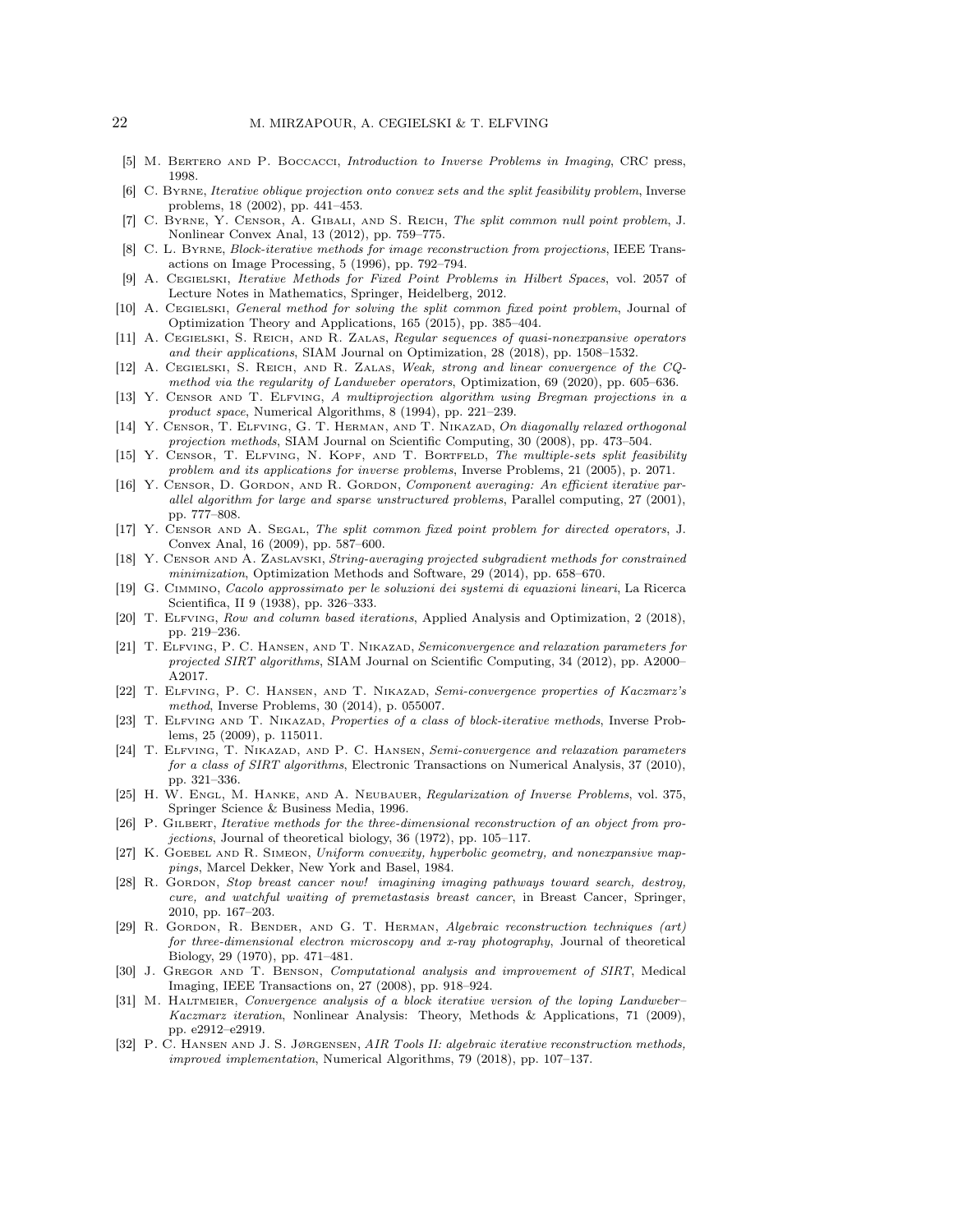- <span id="page-22-1"></span>[33] G. T. Herman, Fundamentals of Computerized Tomography: Image Reconstruction from Projections, Springer Science & Business Media, 2009.
- <span id="page-22-12"></span>[34] H. M. HUDSON AND R. S. LARKIN, Accelerated image reconstruction using ordered subsets of projection data, IEEE transactions on medical imaging, 13 (1994), pp. 601–609.
- <span id="page-22-13"></span>[35] M. JIANG AND G. WANG, Convergence studies on iterative algorithms for image reconstruction, Medical Imaging, IEEE Transactions on, 22 (2003), pp. 569–579.
- <span id="page-22-0"></span>[36] S. Kaczmarz, Angenäherte Auflösung von Systemen linearer Gleichungen, Bulletin International de l'Academie Polonaise des Sciences et des Lettres, 35 (1937), pp. 355–357.
- <span id="page-22-19"></span><span id="page-22-6"></span>[37] A. C. KAK AND M. SLANEY, Principles of Computerized Tomographic Imaging, SIAM, 2001.
- [38] S. Kindermann and A. Leitao, Convergence rates for Kaczmarz-type regularization methods., Inverse Problems & Imaging, 8 (2014).
- <span id="page-22-28"></span>[39] V. I. KOLOBOV, S. REICH, AND R. ZALAS, Finitely convergent deterministic and stochastic iterative methods for solving convex feasibility problems, Mathematical Programming, (2021), pp. 1–21, https://doi.org/10.1007/s10107–021–01628–z.
- <span id="page-22-9"></span>[40] A. Moudafi, The split common fixed-point problem for demi-contractive mappings, Inverse problems, 26 (2010), p. 05507.
- <span id="page-22-20"></span>[41] A. Moudafi, A note on the split common fixed-point problem for quasi-nonexpansive operators, Nonlinear Analysis: Theory, Methods & Applications, 74 (2011), pp. 4083–4087.
- <span id="page-22-25"></span>[42] A. MOUDAFI AND A. GIBALI,  $\ell_1$ - $\ell_2$  regularization of split feasibility problems, Numerical Algorithms, 78 (2018), pp. 739–757.
- <span id="page-22-18"></span><span id="page-22-2"></span>[43] F. NATTERER, The Mathematics of Computerized Tomography, vol. 32, SIAM, 1986.
- [44] I. Necoara, Faster randomized block Kaczmarz algorithms, SIAM Journal on Matrix Analysis and Applications, 40 (2019), pp. 1425–1452.
- <span id="page-22-17"></span>[45] A. NEDIC AND D. P. BERTSEKAS, Incremental subgradient methods for nondifferentiable optimization, SIAM Journal on Optimization, 12 (2001), pp. 109–138.
- <span id="page-22-3"></span>[46] D. NEEDELL AND J. A. TROPP, Paved with good intentions: analysis of a randomized block Kaczmarz method, Linear Algebra and its Applications, 441 (2014), pp. 199–221.
- <span id="page-22-11"></span>[47] T. NIKAZAD, M. ABBASI, AND T. ELFVING, *Error minimizing relaxation strategies in Landwe*ber and Kaczmarz type iterations, Journal of Inverse and Ill-posed Problems, 25 (2017), pp. 35–56.
- <span id="page-22-16"></span>[48] T. NIKAZAD AND M. KARIMPOUR, Controlling noise error in block iterative methods, Numerical Algorithms, 73 (2016), pp. 907–925.
- <span id="page-22-7"></span>[49] T. NIKAZAD AND M. MIRZAPOUR, Projected non-stationary simultaneous iterative methods, Int. J. Nonlinear Anal. Appl, 7 (2016), pp. 243–251.
- <span id="page-22-26"></span>[50] Z. Opial, Weak convergence of the sequence of successive approximations for nonexpansive mappings, Bull. Amer. Math. Soc, 73 (1967), pp. 591–597.
- <span id="page-22-8"></span>[51] M. PIANA AND M. BERTERO, Projected Landweber method and preconditioning, Inverse Problems, 13 (1997), p. 441.
- <span id="page-22-5"></span>[52] G. Qu, C. WANG, AND M. JIANG, Necessary and sufficient convergence conditions for algebraic image reconstruction algorithms, IEEE Transactions on Image Processing, 18 (2008), pp. 435–440.
- <span id="page-22-14"></span>[53] S. Reich, M. T. Truong, and T. N. H. Mai, The split feasibility problem with multiple output sets in Hilbert spaces, Optimization Letters, (2020), pp. 1–19.
- <span id="page-22-23"></span>[54] S. REICH AND T. M. TUYEN, Projection algorithms for solving the split feasibility problem with multiple output sets, Journal of Optimization Theory and Applications, 190 (2021), pp. 861–878.
- <span id="page-22-4"></span>[55] P. Richtárik and M. Takác, Stochastic reformulations of linear systems: algorithms and convergence theory, SIAM Journal on Matrix Analysis and Applications, 41 (2020), pp. 487–524.
- <span id="page-22-29"></span><span id="page-22-10"></span>[56] Y. SAAD, Iterative Methods for Sparse Linear Systems, SIAM, 2003.
- [57] H. H. B. Sørensen and P. C. Hansen, Multicore performance of block algebraic iterative reconstruction methods, SIAM Journal on Scientific Computing, 36 (2014), pp. C524–C546.
- <span id="page-22-24"></span>[58] R. Tibshirani, Regression shrinkage and selection via the lasso, Journal of the Royal Statistical Society: Series B (Methodological), 58 (1996), pp. 267–288.
- <span id="page-22-22"></span>[59] F. WANG AND H.-K. Xu, Cyclic algorithms for split feasibility problems in Hilbert spaces, Nonlinear Analysis: Theory, Methods & Applications, 74 (2011), pp. 4105–4111.
- <span id="page-22-21"></span>[60] H.-K. Xu, Iterative methods for the split feasibility problem in infinite-dimensional Hilbert spaces, Inverse Problems, 26 (2010), p. 105018.
- <span id="page-22-15"></span>[61] M. YUKAWA, K. SLAVAKIS, AND I. YAMADA, *Multi-domain adaptive filtering by feasibility split*ting, in 2010 IEEE International Conference on Acoustics, Speech and Signal Processing, IEEE, 2010, pp. 3814–3817.
- <span id="page-22-27"></span>[62] E. ZEIDLER, Nonlinear Functional Analysis and its Applications, IIB: Nonlinear Monotone